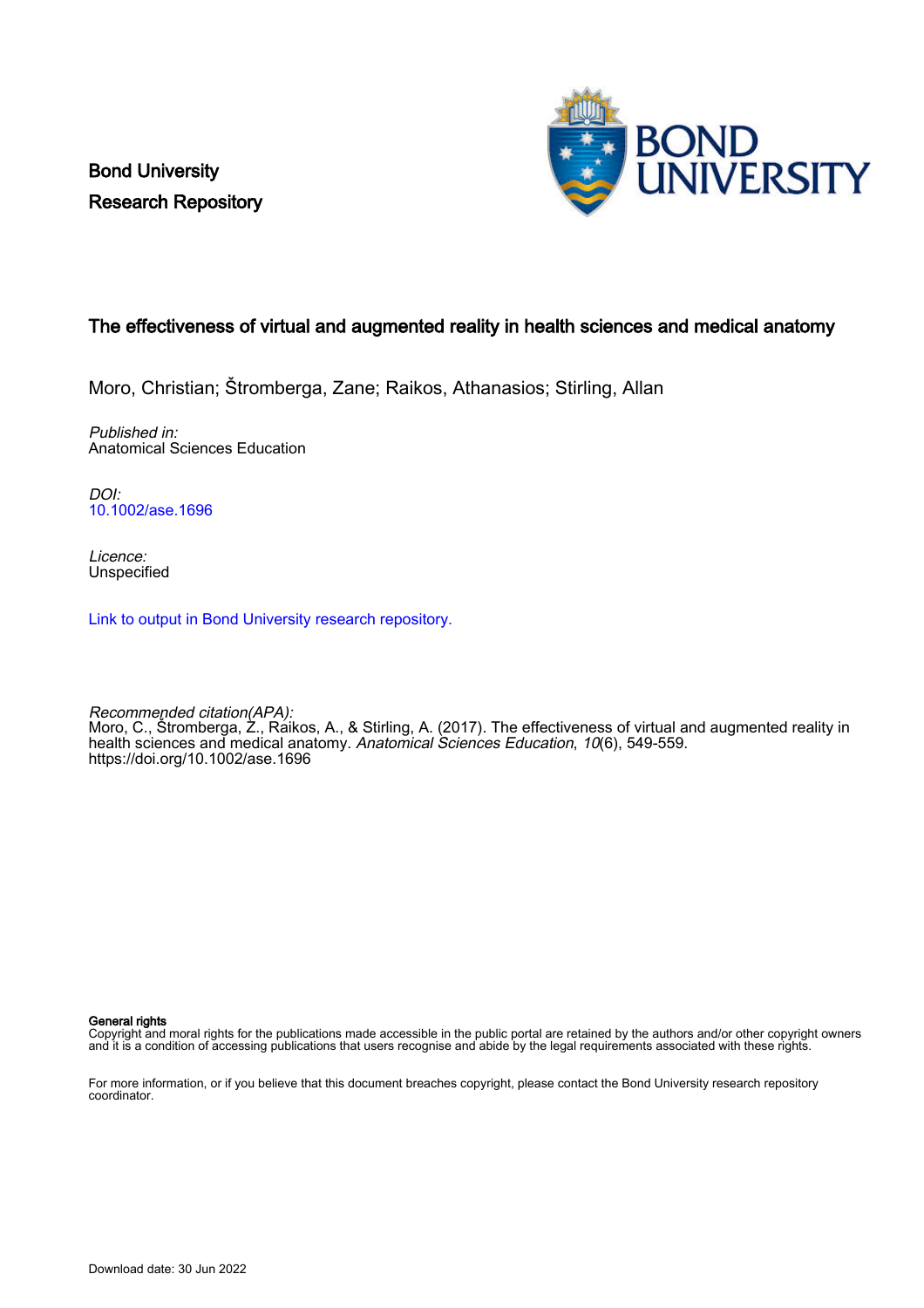# **The effectiveness of virtual and augmented reality in health science and medical anatomy**

# **Authors: Christian Moro, Zane Štromberga, Athanasios Raikos, Allan Stirling**

**Affiliation:** Faculty of Health Sciences and Medicine, Bond University, Gold Coast, 4229.

**Note: This is a pre-proof version of this manuscript. The final version can be found at:**

Wiley Online Library:<http://onlinelibrary.wiley.com/doi/10.1002/ase.1696/full> **DOI :**10.1002/ase.1696

**To reference this article:** Moro, C., Štromberga, Z., Raikos, A. and Stirling, A. (2017), The effectiveness of virtual and augmented reality in health sciences and medical anatomy. *Anatomical Sciences Education*. doi:10.1002/ase.1696

Correspondence to: Dr. Christian Moro, Faculty of Health Sciences and Medicine, Bond University, Gold Coast, QLD 4229, Australia. Telephone: +61 (0) 755954775. E-mail[: cmoro@bond.edu.au](mailto:cmoro@bond.edu.au)

**Runninghead:** VR and AR in health sciences and medical anatomy

**Keywords**: gross anatomy education; health sciences education; undergraduate education; medical education; virtual reality; augmented reality; mixed reality; computer-aided instruction; oculus rift; tablet applications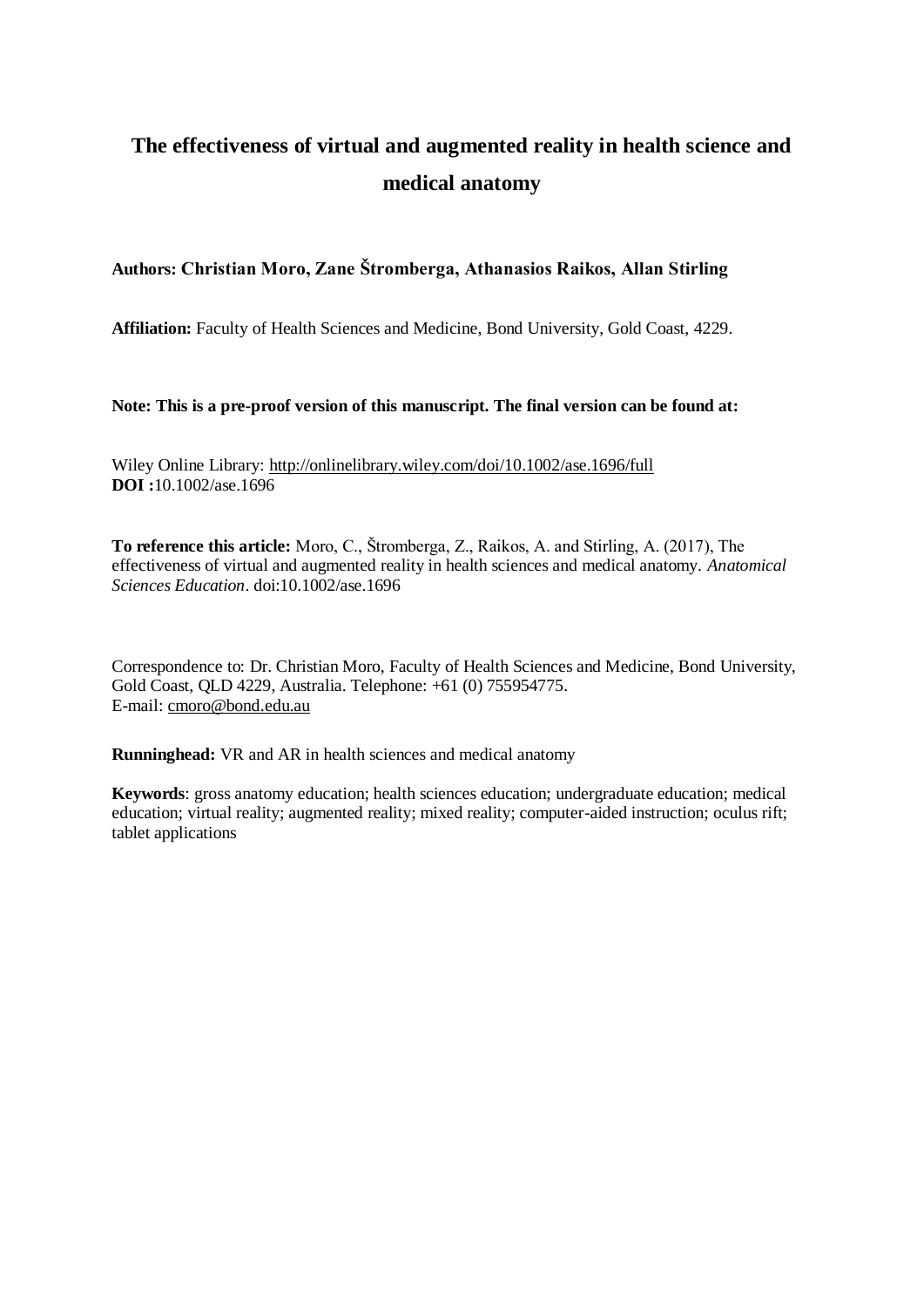#### ABSTRACT

Although cadavers constitute the gold standard for teaching anatomy to medical and health science students, there are substantial financial, ethical and supervisory constraints on their use. In addition, although anatomy remains one of the fundamental areas of medical education, universities have decreased the hours allocated to teaching gross anatomy in favor of applied clinical work. The release of virtual (VR) and augmented reality (AR) devices allows learning to occur through hands-on immersive experiences. The aim of this research was to assess whether learning structural anatomy utilizing VR or AR is as effective as tabletbased (TB) applications, and whether these modes allowed enhanced student learning, engagement and performance. Participants (n=59) were randomly allocated to one of the three learning modes: VR, AR or TB and completed a lesson on skull anatomy, after which they completed an anatomical knowledge assessment. Student perceptions of each learning mode and any adverse effects experienced were recorded. No significant differences were found between mean assessment scores in VR, AR or TB. During the lessons however, participants are more likely to exhibit adverse effects such as headaches (25% in VR *P* < 0.05), dizziness (40% in VR, *P* < 0.001) or blurred vision (35% in VR, *P* < 0.01). Both VR and AR are as valuable for teaching anatomy as tablet devices, but also promote intrinsic benefits such as increased learner immersion and engagement. These outcomes show great promise for the effective use of virtual and augmented reality as means to supplement lesson content in anatomical education.

**Keywords:** Virtual Reality; Augmented Reality; Mixed Reality; Computer-aided instruction; Interactive Media in Education; Medical education; Oculus Rift; Tablet applications.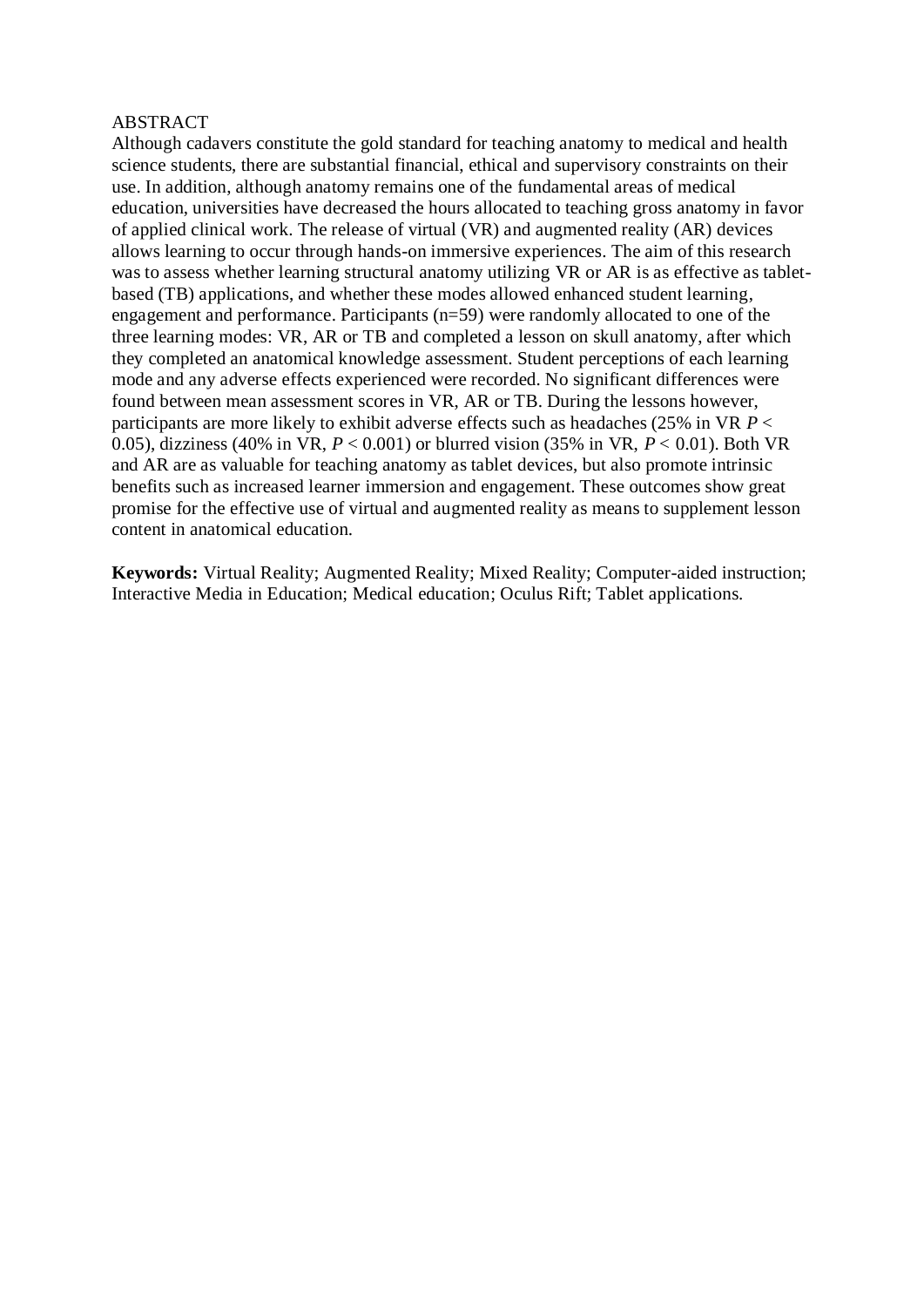## INTRODUCTION

Educational technology is changing the way people engage and interact with learning material. Its goal is to create a powerful environment where the student can use their innate abilities of learning to grasp complex concepts and acquire knowledge through observation, imitation and participation (Goodyear and Retalis, 2010). Technology enhanced learning is most effective when it seamlessly integrates into the curriculum, mitigates the passive lecture experience and the large number of students in a class, and also provides a tool within which students can engage in meaningful experiences and gain knowledge (Garrison and Akyol, 2009). In response to technological advancements, a variety of multimedia information delivery tools have been developed and are currently in use to enhance students' learning outcomes. These supplementary materials include podcasts, screencasts and educational software available for use on a personal computer and mobile devices, such as smartphones and tablets (Scalise et al., 2011; Green et al., 2012; Molnar, 2016). The availability of multimedia technology, digital content and software empowers the modern-day students as it provides opportunities to engage with learning materials more easily and effectively. The consumer-grade release of new visualization technologies such as virtual reality through the Oculus Rift (Oculus VR, LLC., Menlo Park, CA) and Gear VR (Samsung Electronics Co., LTD., Suwon, South Korea) and augmented reality have paved a way to learn in a manner that previously not possible. For clarity, in this research study, the terms applied have been defined as follows:

- **Virtual reality (VR):** The user's senses (sight, hearing and motion) are fully immersed in a synthetic environment that mimics the properties of the real world through high resolution, high refresh rate head-mounted displays, stereo headphones and motion-tracking systems.
- **Augmented reality (AR):** Using a camera and screen (i.e. smartphone or tablet) digital models are superimposed into the real-world. The user is then able to interact with both the real and virtual elements of their surrounding environment.
- **Three-dimensional (3D) tablet displays:** Utilizing high-resolution screens on tablets and smartphones to visualize pseudo-3D models and environments. The user interacts with digital aspects on the screen and manipulates objects using a mouse or finger gestures.

## **Current trends in health science education**

Medical and health science students must gain many skills and acquire vast arrays of knowledge throughout their time at university to become competent practitioners, with anatomy in particular being one of the cornerstones of health education. Without proper understanding of anatomy, regardless of the area of healthcare, practitioners can be unable to perform investigations effectively as they require knowledge of organs and tissues precise locations (Singh et al., 2015). Anatomy is traditionally taught at the beginning of a health science or medical course to provide the fundamental knowledge in four main areas: gross anatomy, neuroanatomy, histology and embryology (Turney, 2007). It is commonly delivered in the form of lectures, which include a slideshow presentation and a verbal description of the concepts, dissections and prosections, clinical cases and self-directed study using twodimensional (2D) images and multimedia resources (Murgitroyd et al., 2015).

The field of science is constantly evolving and with this comes an increase in topics that must be included within a modern curriculum, resulting in a paradigm shift in the way health is taught. Many health science course curricula utilize a problem-based learning framework which places a greater emphasis on student self-directed learning (Moro and McLean, 2017).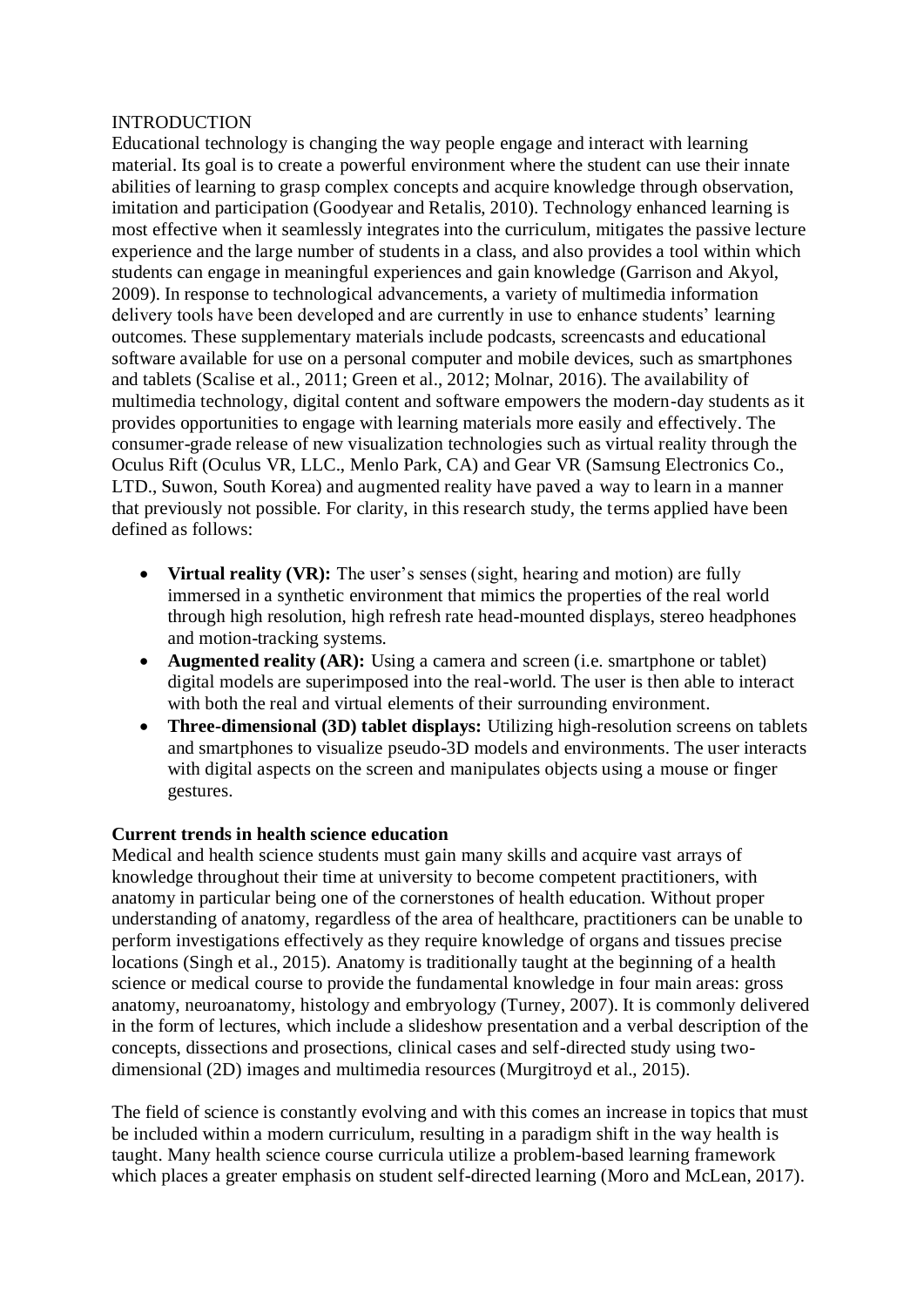This has led to less face to face teaching time in many of the 'basic sciences' and a greater dependence on supplementary materials and modules outside the formal course time (Johnson et al., 2012). Although anatomy remains an integral part of health science education, universities have decreased hours allocated to teaching anatomy and replaced them with applied clinical work. In 2009 the amount of time dedicated to teaching gross anatomy was found to have decreased by 55% over the span of the past 49 years within the medical curriculum in universities within the United States of America (Drake et al., 2002, 2009, 2014). Similarly, a study conducted in Australia and New Zealand, concluded that the time allocated for gross anatomy has also declined when compared to historical data (Craig et al., 2010), potentially impacting the foundational knowledge of doctors, nurses, dentists, biomedical and laboratory scientists, and other health science practitioners. A further decline in the time allocated to gross anatomy is apparent if no reforms are made to the current medical curricula (Singh et al., 2015). Based on the current situation, students in health science courses are expected to spend more time learning anatomy using supplementary resources as means of bridging the knowledge gaps.

#### **Supplements used to enhance anatomical education**

Anatomical learning is best done in a setting where desired structures can be examined from all angles. This includes examinations of actual structures using cadavers or synthetic recreations, such as silicone or plastic models. Surgeons stress the importance of dissections in anatomy teaching, as it provides an effective method for learning anatomical details, familiarizing the students with variations in human physiology and appreciating structures of the body that cannot be examined during an operation (Turney, 2007; Sheikh et al., 2016). On average, medical students can get approximately three hours of anatomy laboratory time each week where they share a cadaver between  $10 - 12$  students (Snelling et al., 2003). These sessions are tightly structured and in many universities, students are unable to gain access to the 'wet specimens' outside of scheduled times (Codd and Choudhury, 2011; Murgitroyd et al., 2015). This means that the students only have a limited window in which they can learn anatomy effectively from a cadaver. Students are then required to turn to supplementary materials to enhance their anatomical knowledge through self-directed study. This material most commonly consists of 2D supplementary resources such as lecture slides, textbooks and flashcards (Messier et al., 2016). An issue with learning from static images is that anatomical structures are three-dimensional and it can be difficult to comprehend spatial relationships between structures. 2D images also rely on the student's ability to transform these into 3D structures, which can be a challenging cognitive leap for those who find it difficult to visualize or mentally rotate anatomical structures (Marsh et al., 2008; Brewer et al., 2012). It also has to be noted that these static images, even if mentally rotated can only produce an image that is assumed by the learner, however it can be inaccurate as the mind is filling the gaps of the missing structures (Linn and Petersen, 1985; Liesefeld et al., 2015). With advances in educational technology these traditional resources can be supplemented by interactive multimedia learning tools (Walsh, 2014; Trelease, 2016) and interactive software that can be accompanied with both auditory and visual information (Taveira-Gomes et al., 2016).

For students, technology facilitates access to learning content at any time and place, whereas for educators it expands their educational impact by not constraining learning to classroom sessions (Goh, 2016). It also allows educators to guide students throughout self-directed learning sessions, which can be particularly important for undergraduate students who often require additional support compared to postgraduates (Moro and McLean, 2017). Multimedia tools use a combination of words and pictures (Mayer, 2009), such as with "screencasts"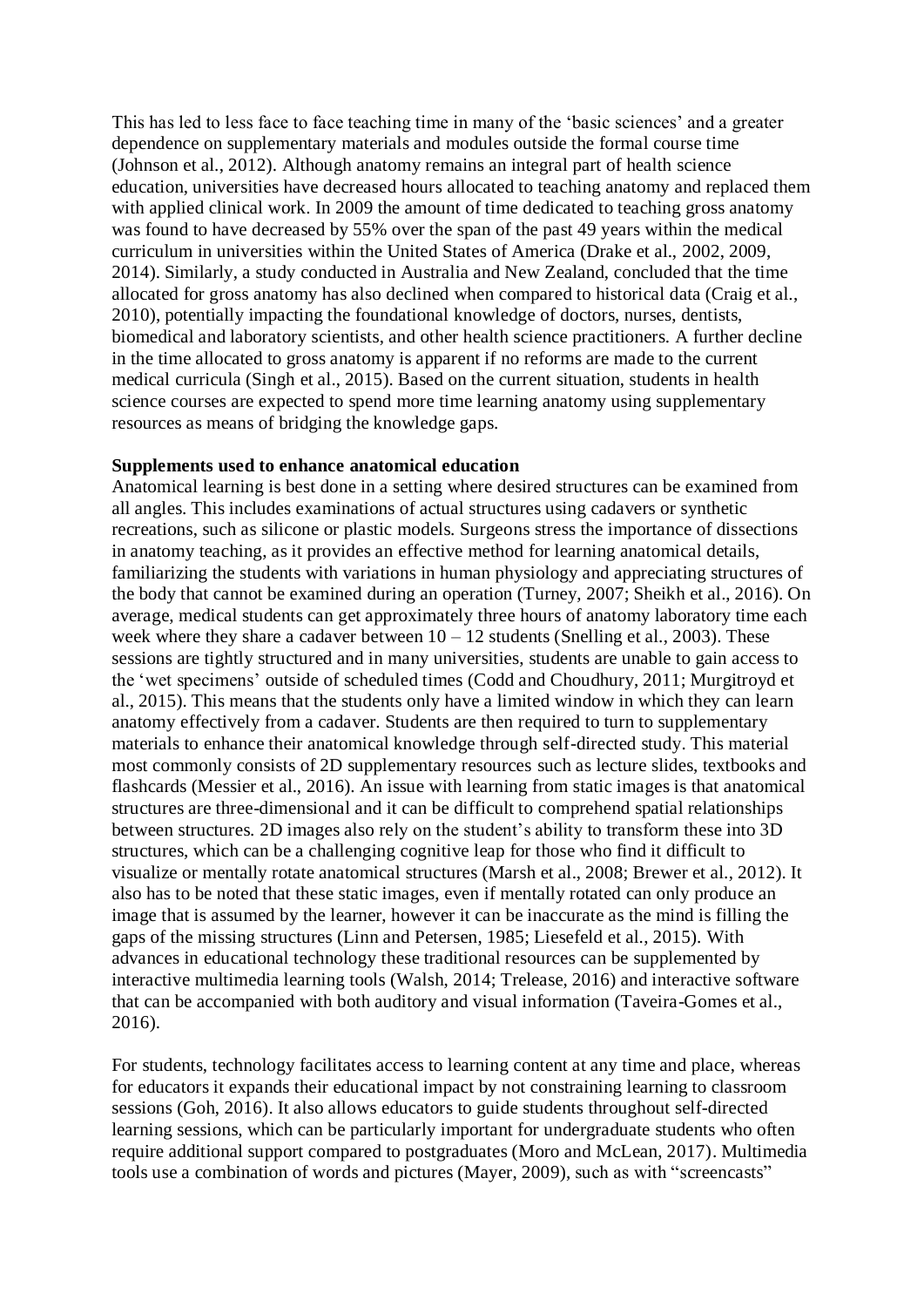which are videos captured on a computer screen accompanied by an audio narration (Green et al., 2012) and commonly used as a replacement to lecture recordings (Dey et al., 2009) or tutorials (Lee et al., 2008). Although there have been several applications of screencasts and in medical education, such as with teaching embryology (Evans, 2011) and structural anatomy (Pickering, 2015), students have no control over the learning material other than the option to pause/play or rewind/forward the screencast. A review by Trelease, 2016, outlines how the development of 3D-simulation and modelling practices has stimulated the production of a wide range of learning modes that can increase the engagement of students in anatomical education, such as surgical simulations, viewing methods for regional anatomy, and 3D "virtual anatomy". Initial development of new software and educational content can be costly and time consuming, however, rapid distribution options now mean that only one original copy is necessary and all modifications can be immediately uploaded to each version (Goh, 2016). Therefore, the best way for educators to teach anatomy may be through combining multiple resources (plastic models, dissections and learning software) to achieve optimal results, as students benefit the most when a range of different learning modalities are available (Estai and Bunt, 2016).

#### **Applications of 3D interactive software to enhance anatomical education**

Whilst a cadaver is an effective resource due to its ability to display spatial information, textbooks are commonly used alongside the specimens in order to identify the names of features and how the anatomy links with physiology (Codd and Choudhury, 2011). Dissections also have limitations in teaching various areas of the human body such as skeletal and nervous systems (Papa and Vaccarezza, 2013), whereas written resources are usually very content dense and contain more information than required for the level of study undertaken. Some advantages of 3D anatomical models in comparison to textbooks or traditional 2D learning modes include enhanced spatial understanding of the interrelationships between different body structures (Huang et al., 2010). It has been established that exploration of a virtual environment can help to develop spatial knowledge, with the representations being nearly as accurate as those being formed when exploring an object in real life (Dalgarno et al., 2002). Virtual learning tools may also reduce the performance gap that exists between those who struggle to visualize spatial structures and those confident in their spatial ability (Chen, 2006), and even assist overall comprehension by reducing the cognitive effort required when learning new anatomical contexts (Küçük et al., 2016). Additionally, 3D models are especially beneficial in cases where traditional methods of dissection may be limited in the ability to educate students on complex structures, such as the middle ear and the larynx (Nicholson et al., 2006; Nicholson et al., 2008; Hu et al., 2009). The use of 3D technology supplements may also provide a benefit to student long-term retention of gross anatomy (Peterson and Mlynarczyk, 2016), making it useful to supplement students traditional anatomical learning techniques with modern virtualization techniques and devices.

There are two types of virtual environments that can be used in education: a virtual world that mimics the real world (e.g. a virtual room) or a computer-generated 3D object (e.g. anatomical structures) (Lee and Wong, 2008). Users generally enjoy learning in a virtual environment as they are more curious to explore it. This results in heightened involvement and engagement (Chittaro and Ranon, 2007), alongside other beneficial variables, including motivation, presence, interactive experiences and ease of use (Lee and Wong, 2008). Battulga et al. (2012) found that students were more interested when spending time learning anatomical structures through a 3D model, and Foo et al. (2013) noted that students were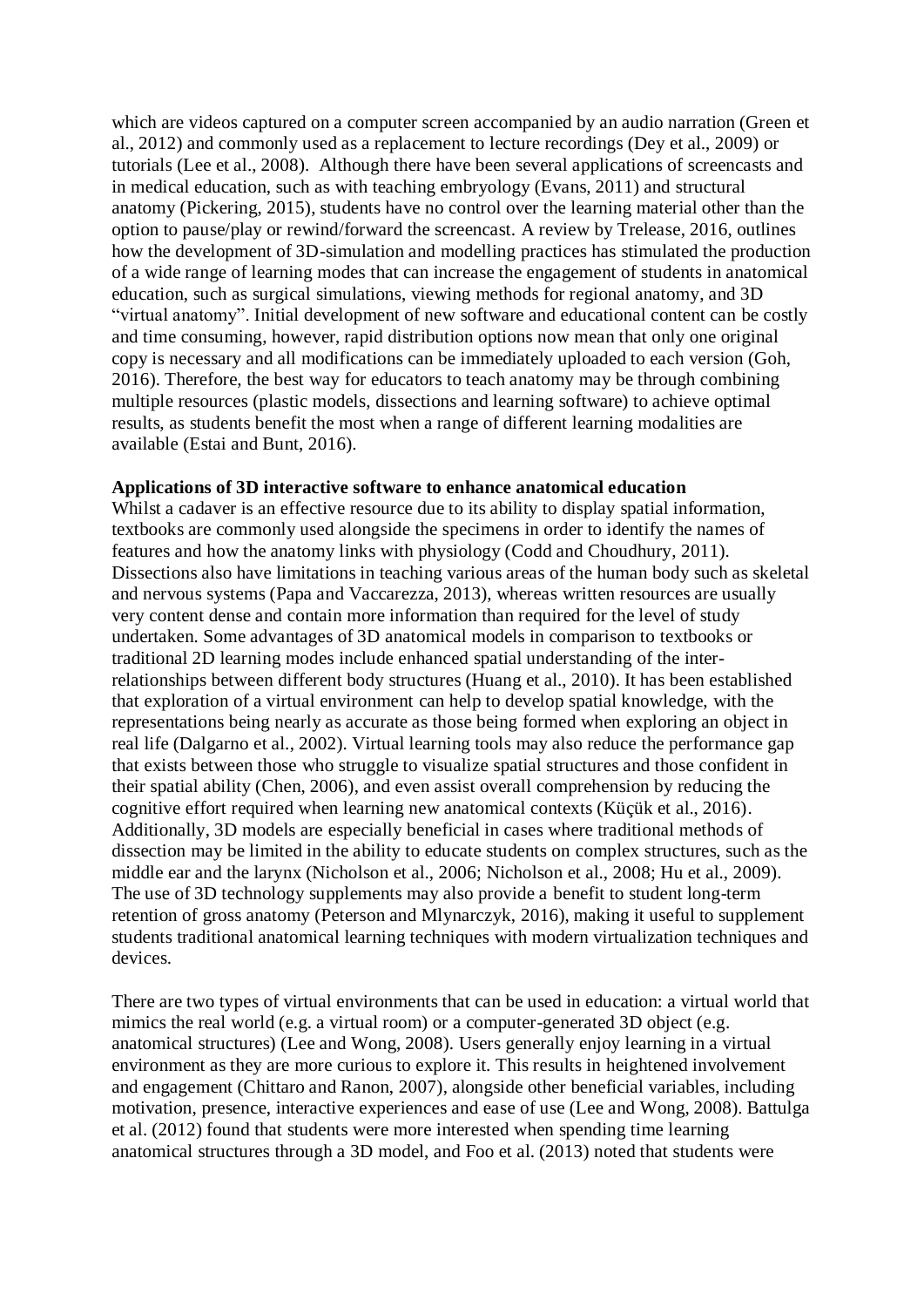more curious to explore the 3D model and spent more time looking for anatomical structures when compared to traditional 2D methods.

The potential for virtual reality to enhance anatomical education has been around for more than 40 years; however, it has not been widely available due to the associated high costs (Liu et al., 2016). Over the past twenty years, there have been dramatic advances in the virtual reality technology, including increases in computational speed, graphics rendering, tracking devices and user interfaces (Rizzo et al., 2014). These advances have created new opportunities for creating immersive educational experiences that previously were not possible. In 2016, after the release of two developer kits Oculus Rift DK1 and DK2, the first consumer-grade Oculus Rift CV1 (Oculus VR, LLC., Menlo Park, CA) became available for the general public. Some examples of virtual reality applications within health science and medical education include: an examination of digital pathology slides using an Oculus Rift DK2 (Farahani et al., 2016); virtual drug design using gesture-recognition instead of standard input devices (Norrby et al., 2015); and a 3D virtual anatomy puzzle using Oculus Rift DK2 (Messier et al., 2016). The release of modern 3D virtual systems has paved the way for new approaches to medical imaging and education and have demonstrated success as beneficial supplements in anatomical education (Peterson and Mlynarczyk, 2016; Miller, 2016).

Another 3D model visualization technology that shows promise in facilitating meaningful learning experiences through strong visualization and manipulation is augmented reality (Kamphuis et al., 2014). Augmented reality superimposes digital models in the user's realworld through the use of a camera and a screen, where the user is able to interact with both the real and virtual elements of their surrounding environment (Azuma et al., 2001; Kirner et al., 2012). It enhances the student's interactions with the real world by projecting spatial information in the form of a virtual object that cannot be directly detected by their own senses (Azuma, 1997; Ellaway, 2010). When AR was first introduced, it was mainly used in professional contexts to aid in complex tasks; such as the assembly of equipment and medical surgeries (Barfield, 2015). It has also been used in image-guided surgery to visualize structures of the body that are not visible below the surface thus reducing the surgical time and increasing the precision of the procedure (Kersten-Oertel et al., 2013). The most commonly used hardware for AR are handheld devices like tablet or a smartphone (Kamphuis et al., 2014). Despite its potential, there has not been a widespread implementation of this technology in anatomical education, as the current studies are still focusing on the development and usability of AR as a learning tool (Wu et al., 2013). It is hypothesized that by implementing augmented reality as a supplement to traditional learning methods in anatomical education, the learning process would become more student-centered thereby allowing students to expand on information already obtained (Delello et al., 2015). What makes AR an excellent tool for implementation in anatomical education is that most people already own the devices required to run this technology, which makes AR cheap, readily accessible and not requiring specialized equipment for its use.

To our knowledge, the modern-day virtual or augmented reality systems have not yet been widely introduced in a university classroom setting. As such, this is an important area in technology-enhanced education to explore. There is no clear consensus in past research on the use of 3D models to enhance student learning outcomes (Azer and Azer, 2016). Despite the great potential, successful integration of 3D models in the medical curriculum is limited by a paucity of research, and thus lack of evidence demonstrating its effectiveness. However, with the release of modern-day virtual and augmented reality, on which these models can be visualized, the learning experience can become more immersive. Although it has been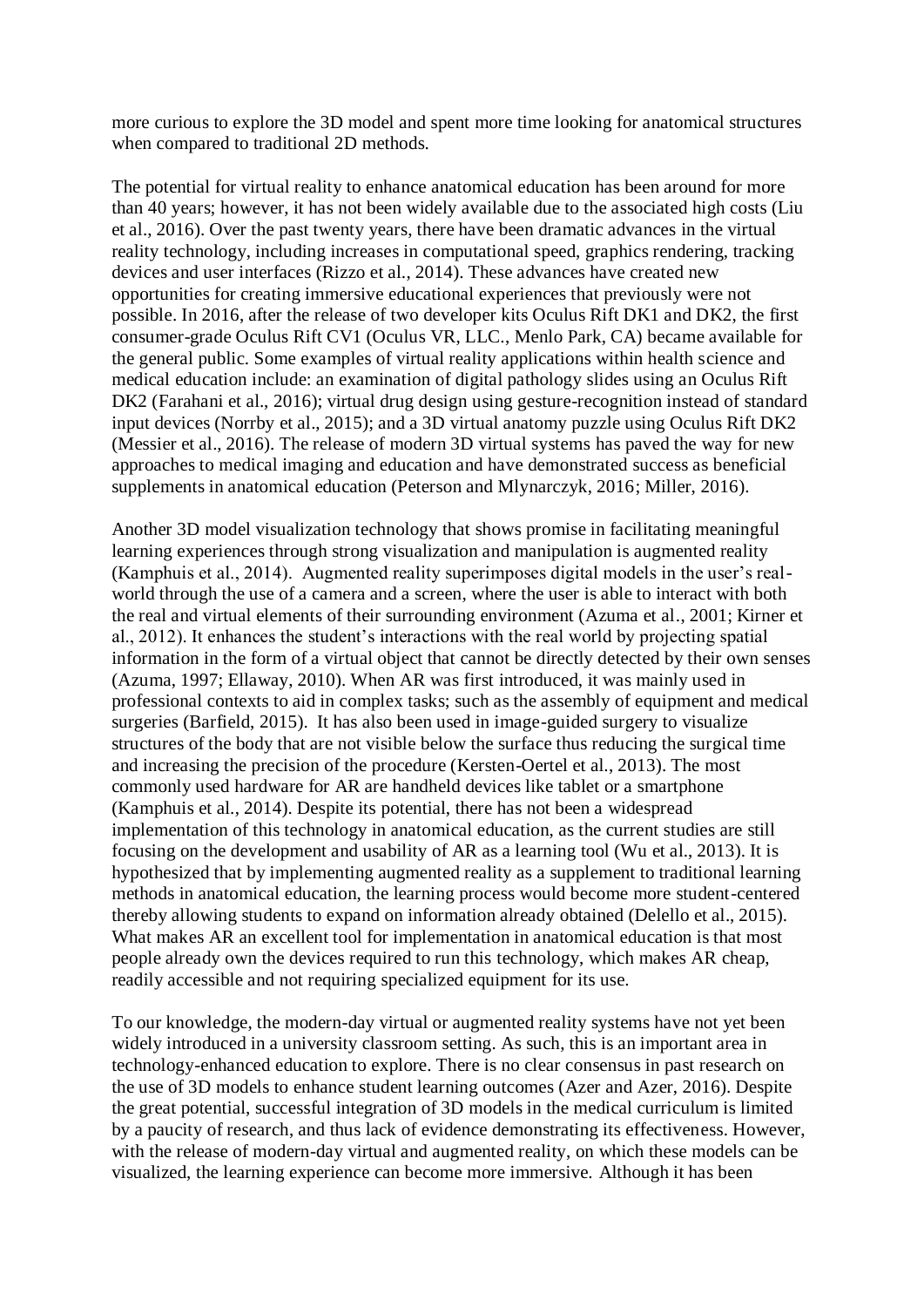established that students greatly enjoy learning on VR and AR (Hu et al., 2009; Hu et al., 2010; Keedy et al., 2011; Vuchkova et al., 2011), it is uncertain whether these tools provide a more effective method for gaining knowledge. Therefore, the purpose of this study is to compare the effectiveness of AR, VR and tablet-based applications in anatomical education.

# MATERIALS AND METHODS

## **Participants**

A total of 59 participants studying anatomy were recruited for this study with 84.7% percent  $(n=50)$  being students in biomedical and health sciences, 8.5% students in medicine  $(n=5)$ , and 6.8% students from other Faculties (n=4). This was run as a mixed-method triangulative study over a period of 12 months. Randomization was performed through <https://www.random.org/> (Randomness and Integrity Services Ltd., Dublin, Ireland). All recruited participants completed the study and no data was withdrawn. Groups received an identical lesson presented in either VR, AR or on a tablet, which contained a computerized interactive 3D model of a skull and a 10-minute audio-stream narrated by a specialist surgeon. As different parts of the skull were introduced during the audio-stream, structures of interest would highlight in blue to draw the learner's attention. After the lesson, participants answered Likert-style questions regarding any adverse health effects experienced during the lesson through a questionnaire developed for assessing virtual reality viewing when using a head-mounted display (adapted from Ames et al., 2005). Participants also answered questions regarding their perceived engagement with the learning module (adapted from Hu et al., 2009). The last requirement for participants was the completion of a 20 question anatomy test to evaluate acquired knowledge developed by two clinical anatomists to question knowledge expected of a second-year anatomy student. Participant gender was distributed evenly, with an approximately neutral gender balance of 47% males and 53% females (Table 1). The mean age of participants was  $20.7 \pm 5.5$  years old, ranging from 17 to 53 years. Through the process of randomization, 20 participants were allocated to the VR group, 17 to AR group and 22 participants to tablet device group. Research ethics was approved by the Bond University Human Ethics Research Committee, and all participants provided informed consent.

| <b>Characteristics</b>              | <b>Virtual reality</b><br>$(n=20)$ | <b>Augmented</b><br>reality $(n=17)$ | <b>Tablet device</b><br>$(n=22)$ | <b>Total</b><br>$(N=59)$ |
|-------------------------------------|------------------------------------|--------------------------------------|----------------------------------|--------------------------|
| Male, $n$ $(\%)$                    | $8(40.0\%)$                        | 10(58.8)                             | 10(45.5)                         | 28(47.5)                 |
| Female (n)                          | 60% (12)                           | $41\%$ (7)                           | 55% (12)                         | 53% (31)                 |
| Age, mean $(\pm SD)$                | $20.2 \ (\pm 3.5)$                 | 19.5 $(\pm 2.3)$                     | $22.2 (\pm 8.0)$                 | $20.7 \ (\pm 5.5)$       |
| Has a science<br>background (n)     | 60% (12)                           | 65% (11)                             | 64% (14)                         | 63% (37)                 |
| Previously studied<br>anatomy $(n)$ | 50% (10)                           | 53% (9)                              | 59% (13)                         | 54% (32)                 |

**Table 1:** Outline of participant demographics

# **Development of the application**

Applications for AR, VR and tablet were written using JavaScript within Unity v5 (Unity Technologies, San Francisco, CA). The Oculus Rift was run on an Alienware Area 51 with a CORE i7-5820 CPU @ 3.30GHz, 16GB RAM (Dell Inc. Round Rock, TX, USA) and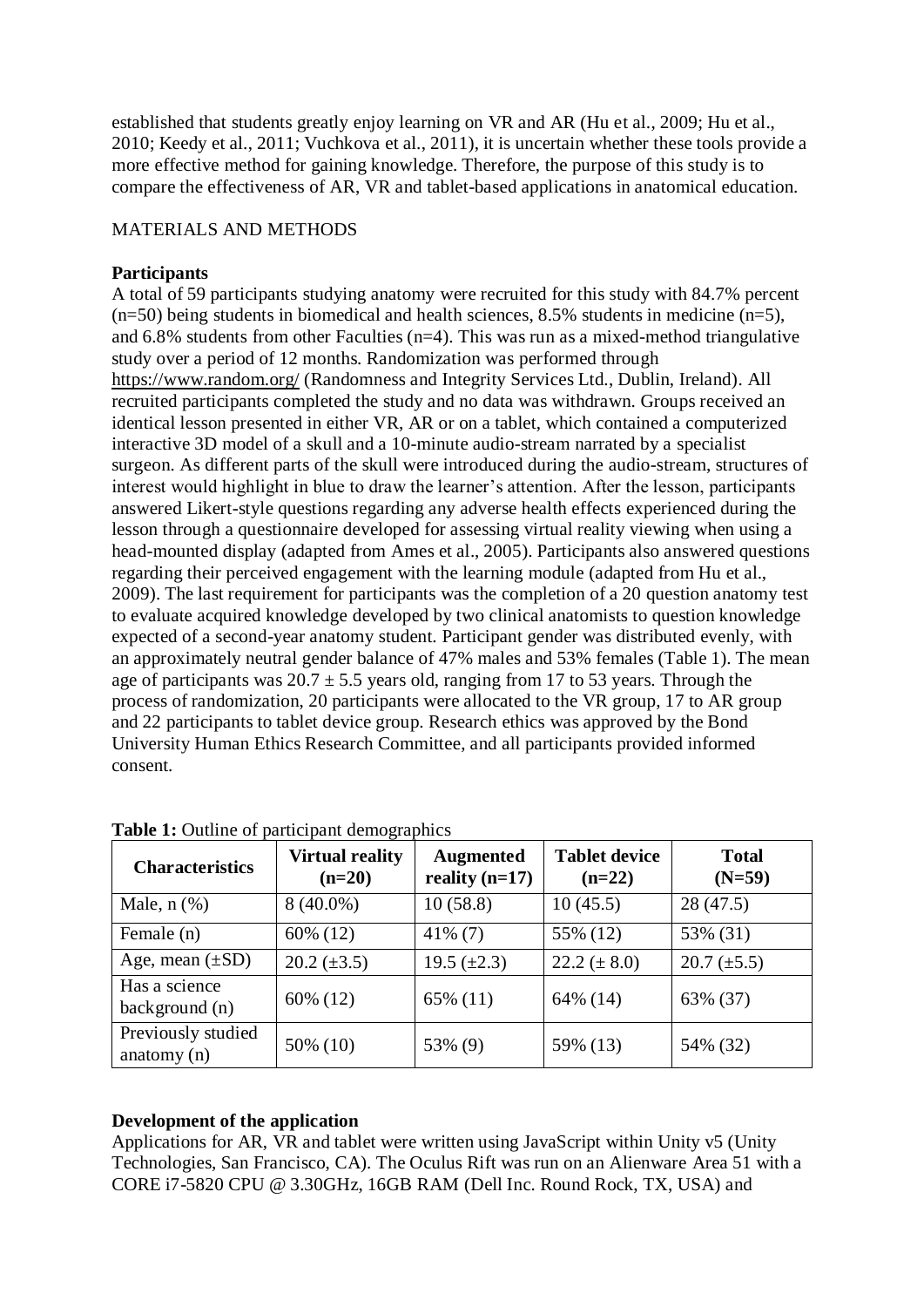GTX980ti GPU (nVidia, Santa Clara, CA, USA) with Windows 10 x64 operating system. Augmented reality was developed using the Vuforia v5 plug-in for Unity (PTC Inc., Boston, MA) and run on Samsung Galaxy Tab S2 (Samsung Electronics, Seocho District, Seoul, South Korea) devices. The application developed by the authors of this paper, was created in a way to be entirely interactive for the user. On the Oculus Rift, the object directly in front of the user became highlighted, and the name of the feature was presented on the screen. The left-click button engaged a "dissect" mode, removing the highlighted layer in front of the user, revealing the underlying structures. The right click button was "undo", restoring the removed layers. The middle mouse wheel allowed zooming in-and-out, and the middlemouse-button moved the camera to focus on the object was being viewed. Moving the mouse to the left or right orbited the focused structure. This allows the user to completely navigate the virtual model, removing and restoring layers at will, and viewing names for each individual feature through the movements of their head. On the AR and tablet apps, the dissect and undo modes were present as icons along the right hand side of the screen, along with a multi-select mode, audio start/stop, change object-focus and a "reset to default" option. When the user 'touched' on a feature of the model in the AR or tablet applications, the selected area highlighted and its name displayed on the screen. This highlighted object was then able to be removed. Two-finger touching of the screen allowed panning, while pinching finger gestures allowed the user to zoom in and out and navigate the model. The audio-stream was identical in all three modes, and when the clinical anatomist providing the voiceover lesson mentioned individual terms or features, that would highlight on the object in a lightblue color (e.g: the background highlighting of objects was synced with the audio to draw the users attention). During the audio, if the user had previously "dissected" or hidden the object being described, that section of the model would reappear prior to being highlighted. From this, the user could immediately follow the audio descriptions of the anatomical structures and view them as individually highlighted features.



#### *Analysis*

A one-way ANOVA was used to evaluate the association between the mode of delivery (VR, AR or tablet) and the anatomy test scores. A Kruskal-Wallis H-test was used to evaluate the association between the mode of delivery and the adverse health effects exhibited during the lesson, as well as participant perception of the learning mode. For examinations between two variables, a Student's unpaired two-tailed *t*-test was applied. All statistics were completed using SPSS 24.0 (IBM Corporation, Amonk, New York). The adverse health effects were rated on a four-point Likert scale  $(1 = none to 4 = severe)$ , where lower scores indicated less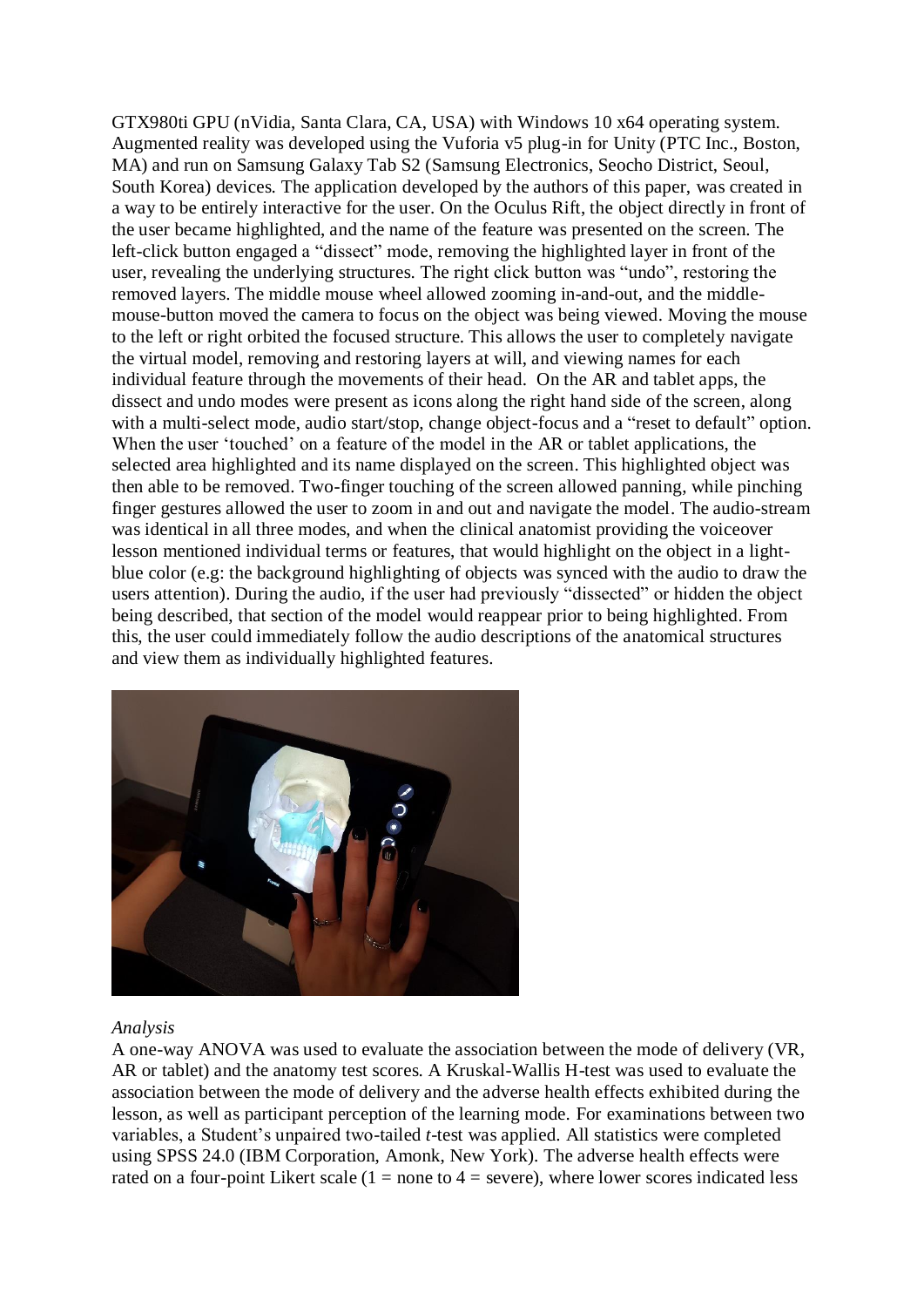symptoms experienced. Participant perceptions were rated on a five-point Likert scale  $(1 =$ strongly disagree to  $5 =$  strongly agree), where lower scores indicated negative perceptions about the learning mode. At the completion of the online questionnaire, participants were provided with a sheet of questions regarding their learning experience and suggestions for future. The participants were able to expand on their experience and highlight the advantages and limitations of each learning tool. The 20-question A-E multiple-choice anatomical assessment was divided into two sections, a 10-question "factual" set which requested direct knowledge of regions or bones from text, e.g. *the lateral part of the orbit is formed principally by which bone*?". The remaining 10-questions were classed as "spatial questions", where an image of the skull presented with a bone or area highlighted, and the participant was asked questions such as: "*which bone is highlighted in the picture above*" (Table 2).

| 1. Which of the following is a paired bone that<br>forms part of the viscerocranium (facial skeleton)? | A. Mandible<br>B. Nasal<br>C. Occipital<br>D. Temporal<br>E. Vomer         |
|--------------------------------------------------------------------------------------------------------|----------------------------------------------------------------------------|
| 2. Which bone of the skull contains the middle and<br>inner portions of the ear?                       | A. Temporal<br><b>B.</b> Parietal<br>C. Mandible<br>D. Maxilla<br>E. Vomer |
| 3. The lateral part of the orbital margin is formed<br>principally by which bone?                      | A. Ethmoid                                                                 |
|                                                                                                        | B. Occipital<br>C. Zygomatic                                               |
|                                                                                                        | D. Sphenoid                                                                |
|                                                                                                        | E. Nasal                                                                   |
|                                                                                                        |                                                                            |
| 4. Which bone of the skull is highlighted in the<br>image below?                                       | A. Maxilla<br>B. Nasal<br>C. Zygomatic<br>D. Mandible<br>E. Lacrimal       |

**Table 2:** Examples of the multiple-choice anatomy factual (#1-3) and spatial (#4) questions.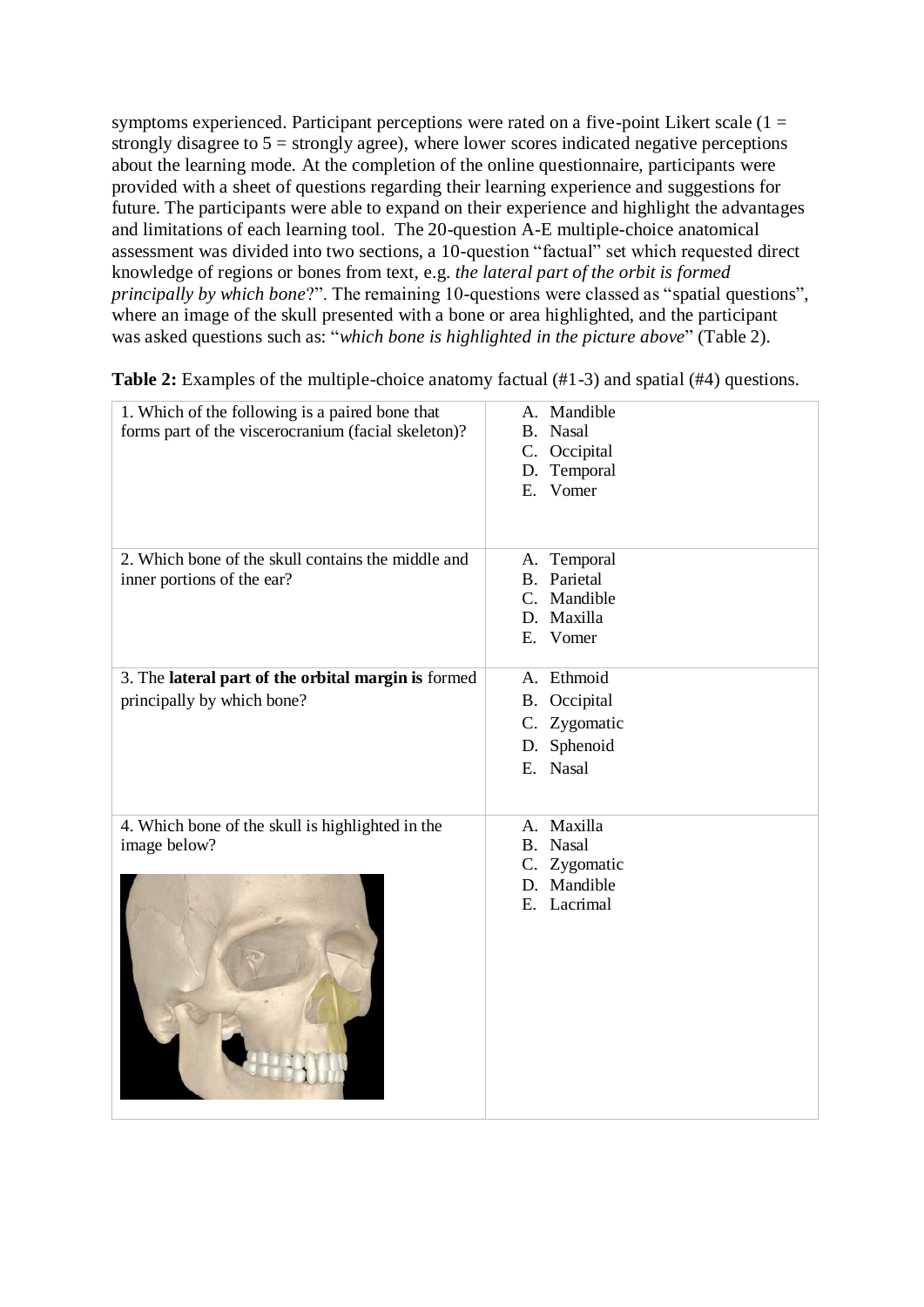#### **RESULTS Participants**

Just over half of participants (54%) reported having taken a subject in anatomy prior to the study, with the percentage ranging from 50% to 59% across the three study groups. 83% of participants stated that they had no prior knowledge on the skull anatomy, whereas 10 participants had previously studied skull anatomy and were confident that they still remembered the names of the individual structures. Most (74%) participants had no previous experience with augmented or virtual reality prior to this study. The majority (95%) of participants reported that they sometimes have difficulties understanding the position of an anatomical structure in 3D space while more than half (59%) of participants reported having no prescribed glasses for either short-sightedness or long-sightedness.

# **Results from the post-lesson anatomy knowledge test**

After completing a 10-minute lesson on skull anatomy utilizing either the VR, AR or a tablet, students were required to answer a 20-question multiple-choice test. The VR group received a mean score of 64.5%, the AR group received 62.5% and the tablet group received 66.5%. There was no significant difference observed in anatomical test scores between the three groups ( $p = 0.874$ , Figure 1). Gender had no effect on participant scores ( $p = 0.313$ ), nor did having studied science since leaving high school ( $p = 0.279$ ), or declaring that they have difficulties understanding structure's position in space ( $p = 0.289$ ).



**Figure 1**: Boxplot of the overall mean scores achieved in the anatomical knowledge test (virtual reality n=20, augmented reality n=17, 3D tablet n=22; one-way ANOVA).

The VR group received a mean score of 59% in the factual component of the assessment and 70% in the spatial component. The augmented reality group scored 55% in the factual recall component and 71% in the spatial anatomy component. Finally, the tablet group scored higher than the other two groups with a mean score of 61% in the factual component and 71% in the spatial component, however this increase was not significantly significant. All three groups performed better in the spatial recall questions having received a group mean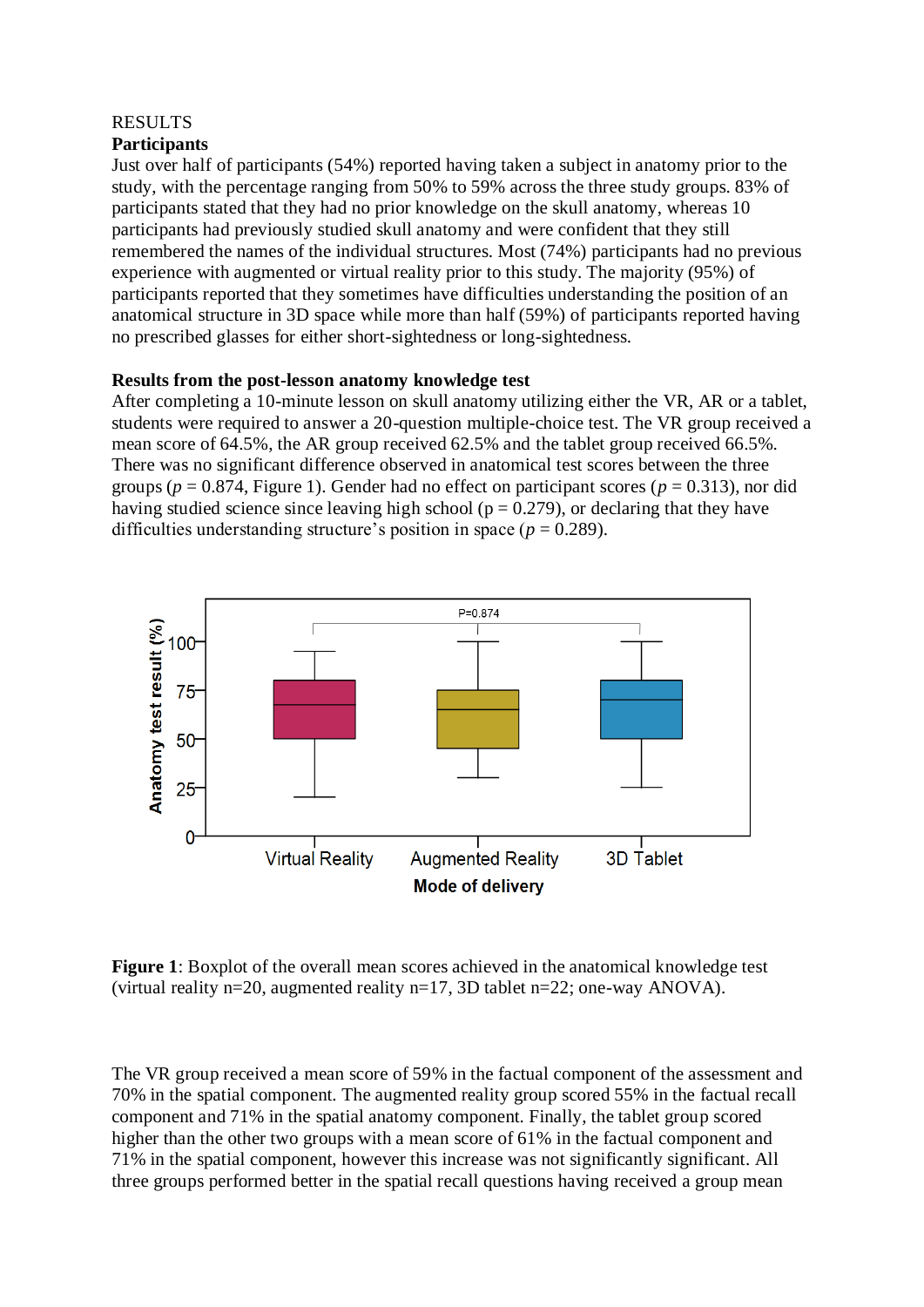score of 70.7% in comparison to 58.3% in factual recall questions (Figure 2). Overall, it was found that all three groups were equally capable of answering both factual ( $p = 0.623$ ) and spatial ( $p = 0.933$ ) questions with no significant differences observed in the mean scores between groups (Figure 2).



**Figure 2:** Boxplots of the mean scores achieved in the anatomical knowledge test for factual questions (Left) and spatial questions (Right) for each delivery mode (virtual reality n=20, augmented reality n=17, 3D tablet n=22; one-way ANOVA).

Several analyses were run in order to assess whether the variations in participant demographics had any influence on the responses to the anatomical assessment. Although the content presented in the lesson was new to most students, those who had previously taken a subject in anatomy had significantly higher test results (score  $= 70\%$ ,  $n = 32$ ) than those new to learning names and anatomical features (score =  $58\%$ , n =  $27$ , p = 0.029, Student's *t*-test). Students that had studied the anatomy of the skull prior to the lesson did not perform significantly better than those with no prior knowledge ( $p = 0.228$ ). Being enrolled in Year 1 physiology and anatomy course, was found to have no significant effect on the test scores (p  $= 0.263$ ). There was no significant difference between participants who reported adverse health effects and performance compared to those who were comfortable in the respective learning mode.

## **Participant engagement with the learning modes**

Participants rated their learning experience highly in all seven domains across the three learning modes. There were no significant differences in mean scores observed for any of the seven statements among the three groups (Figure 3). Regarding the learning software, most (80%) participants stated that they preferred to learn at their own pace rather than at a pace set by the educator and the audio-stream length (10 minutes) was agreed to be "appropriate" by 85% of the participants. Participants were also provided with a blank piece of paper, where they could volunteer responses and comments regarding their perceptions of the learning modes. These written responses were provided by 18 out of 20 VR participants, 16 of out 17 AR participants and 17 out of 22 tablet group participants. Examples of participant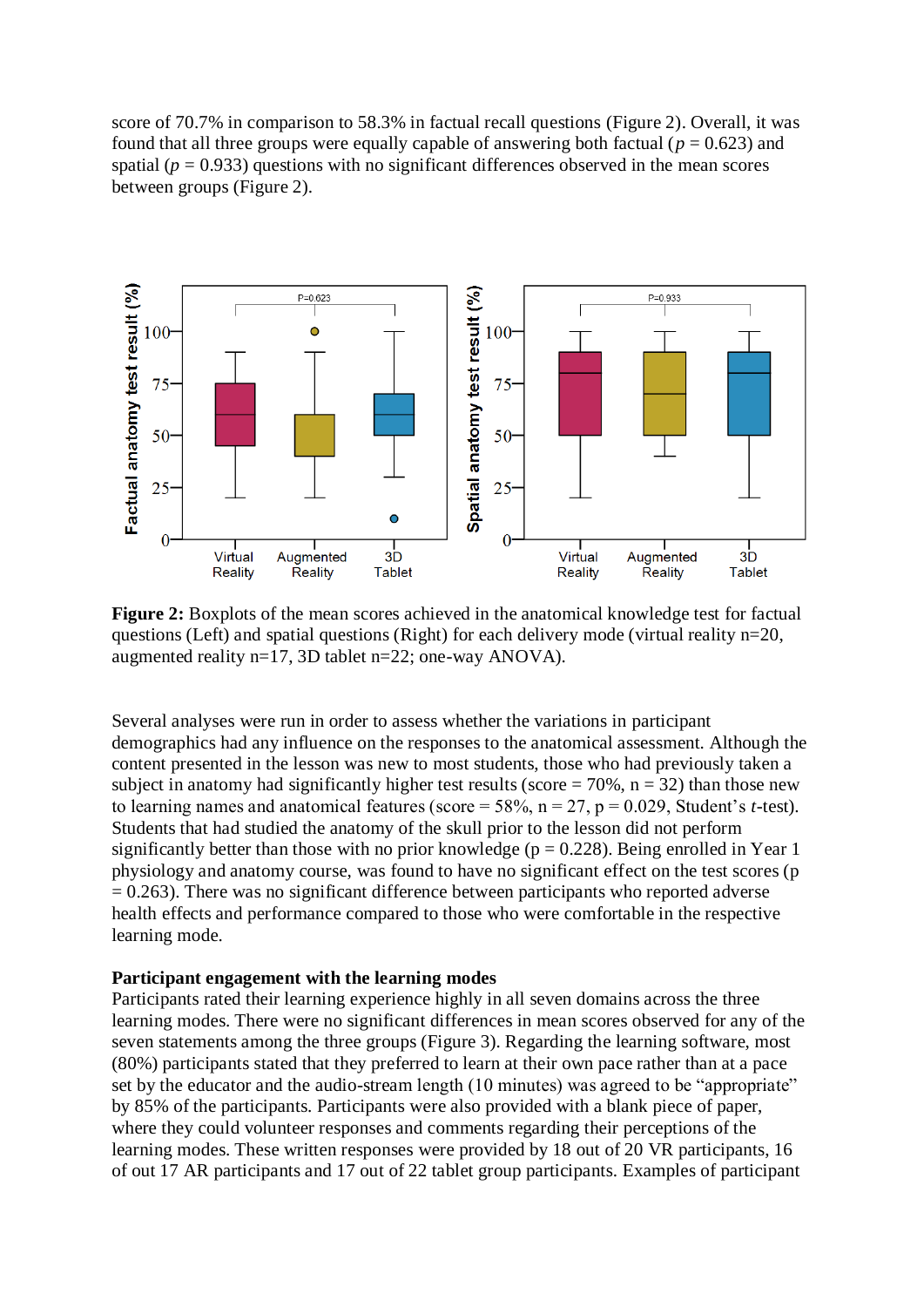feedback from the VR group included: "*The Oculus could be used as a good learning tool as it lets you see all the parts of the skull at whichever angle you want. Being able to visualize what we are learning in any way is helpful*"; *"Really good! Extremely helpful to visualize bones and to be able to see/choose which bones to look at. The audio was informative. I learned so much by doing this activity - definitely feel I learned a lot more doing this than learning from a lecture*.".



**Figure 3:** Student perceptions of the three learning modes (virtual reality n=20, augmented reality n=17, 3D tablet n=22; Mean±SEM).

## **Adverse health effects exhibited during the lesson**

Among the three learning groups, participants reported different levels of adverse effects. The members in virtual reality group experienced significantly more symptoms than those in the augmented reality and 3D tablet groups. For the VR group, increases in adverse effects were recorded for general discomfort ( $P = 0.010$ ), headache ( $P = 0.023$ ), dizziness ( $P = 0.001$ ), nausea ( $P = 0.016$ ) and disorientation ( $P = 0.029$ , Table 3). For eye-related symptoms, the VR group experienced a significant increase in blurred vision ( $P = 0.003$ ), difficulty focusing  $(P = 0.036)$  and double vision  $(P = 0.018,$  Table 3). In participant feedback, two written comments reported experiencing dizziness or even that the technology was distracting: "*I wasn't really paying attention to the audio stream. I was more intrigued by the technology, although it can get a little dizzy*"; and "*I did find that I became very distracted by how cool the program was that I realised I wasn't focusing on the learning aspect of it! Other than that, it is very cool and I can see this becoming a useful tool for anatomy students*".

**Table 3:** Participants exhibiting adverse symptoms during the skull anatomy lesson on the virtual reality, augmented reality and tablet modes.

| <b>General Symptoms</b> | $n$ (%) | Virtual Reality<br>$(n=20)$ | Augmented<br>Reality $(n=17)$ | Tablet device<br>$(n=22)$ | $p$ value |
|-------------------------|---------|-----------------------------|-------------------------------|---------------------------|-----------|
| General Discomfort      |         | $8(40.0\%)$                 | $2(11.8\%)$                   | $(4.5\%)$                 | $0.010*$  |
| Fatigue                 |         | $5(25.0\%)$                 | $2(11.8\%)$                   | $2(9.1\%)$                | 0.304     |
| Boredom                 |         | $6(30.0\%)$                 | 3(17.6%)                      | $9(40.9\%)$               | 0.325     |
| Drowsiness              |         | $6(30.0\%)$                 | $1(5.9\%)$                    | 3(13.6%)                  | 0.125     |
| Headache                |         | $5(25.0\%)$                 | $1(5.9\%)$                    | $0(0.0\%)$                | $0.023*$  |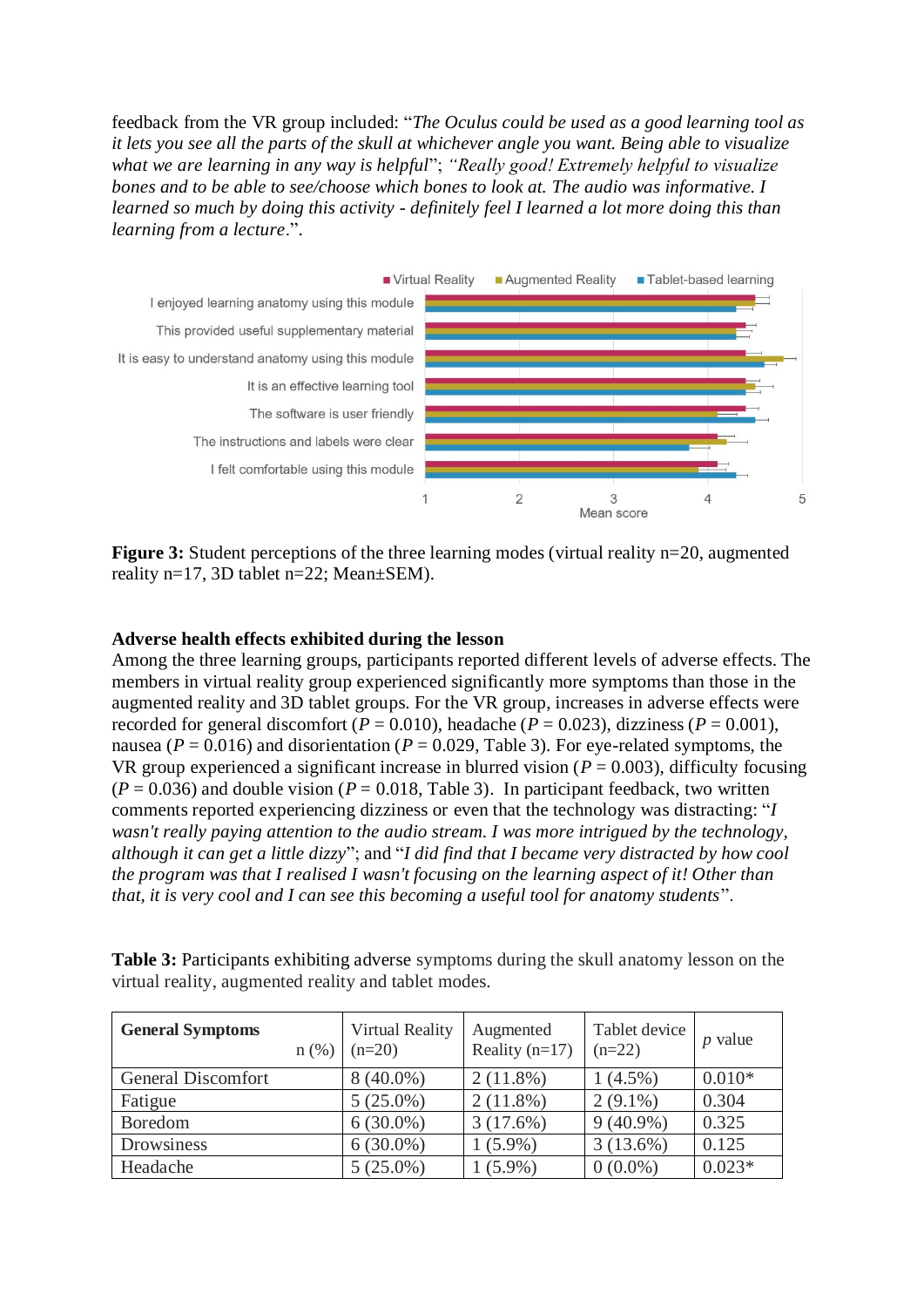| <b>Dizziness</b>                       | $8(40.0\%)$ | $1(5.9\%)$  | $0(0.0\%)$  | $0.001*$ |
|----------------------------------------|-------------|-------------|-------------|----------|
| Difficulty concentrating               | $7(35.0\%)$ | $8(47.1\%)$ | $8(36.4\%)$ | 0.803    |
| Nausea                                 | $4(20.0\%)$ | $0(0.0\%)$  | $0(0.0\%)$  | $0.016*$ |
| Disorientation                         | $5(25.0\%)$ | $0(0.0\%)$  | $1(4.5\%)$  | $0.029*$ |
| <b>Eye-related Symptoms</b><br>$n$ (%) |             |             |             |          |
| Tired eyes                             | $5(25.0\%)$ | 4(23.5%)    | $2(9.1\%)$  | 0.368    |
| Sore/aching eyes                       | $1(5.0\%)$  | 3(17.6%)    | $2(9.1\%)$  | 0.430    |
| Eyestrain                              | $5(25.0\%)$ | $2(11.8\%)$ | $2(9.1\%)$  | 0.379    |
| <b>Blurred</b> vision                  | $7(35.0\%)$ | $0(0.0\%)$  | $1(4.5\%)$  | $0.003*$ |
| Difficulty focusing                    | $6(30.0\%)$ | $0(0.0\%)$  | $2(9.1\%)$  | $0.036*$ |
| Double-vision                          | $4(20.0\%)$ | $0(0.0\%)$  | $0(0.0\%)$  | $0.018*$ |

Kruskal-Wallis H test:  $*p < 0.05$ .

#### **DISCUSSION**

Although cadavers are most commonly used for teaching anatomy to medical and biomedical science students, there are substantial financial, ethical and supervisory constraints on their use (Turney, 2007). This means that alternative methods for learning spatial and theoretical concepts in anatomy have been researched considerably throughout the past decade. However, very few of these ideas, such as QR codes (Kan et al., 2011, Traser et al., 2015), online applications (Petersson et al., 2009), 3D visual anatomical atlases such as *Essential Anatomy* (3D4Medical, 2016) or similar teaching aids have been demonstrated as effective for learning, or have been widely incorporated into university curricula. Virtual and augmented reality, however, present the first consumer-grade technology which can depict realistic 3D models and concepts to students, in a way that can be directed by a teacher or supervisor. The use of this technology has therefore generated considerable interest and its potential to supplement current teaching in anatomical education is exciting to both students and curricula developers alike. This study aimed to identify the effectiveness of migrating lessons otherwise taught in a lecture-format or alongside cadavers, into three separate modes. Although it has previously been established that tablet-based 3D applications could provide useful supplementary tools for students (Lewis et al., 2014), the learning outcomes when using AR and VR devices remain unclear. As both VR and AR offer heightened intrinsic benefits to the student: such as enhanced engagement; virtual environments and 3D-spatial visualizations of models; there was the risk of this novel technology being overly distracting or difficult to use by the student, and it was not clear whether students learning from VR or AR would achieve the same results, or even better results, than those using a tablet. However, the results showed that all three modes of learning were equally effective in teaching anatomy, and there were no significant differences between the students' mean scores. This outcome shows great promise for the effectiveness of virtual and augmented reality in the supplementation of lesson content in anatomical education.

Most students found that they enjoyed learning anatomy using the modules provided in this report. This desire to learn using interactive media is becoming a common theme, such as in one study where 3D oral radiographs were interpreted through a desktop application, and although student performance did not improve, the majority (88%) of participants stated that they would prefer using 3D software instead of a textbook (Vuchkova et al., 2011). Another study on dental morphology determined that that 3D interactive media was just as effective as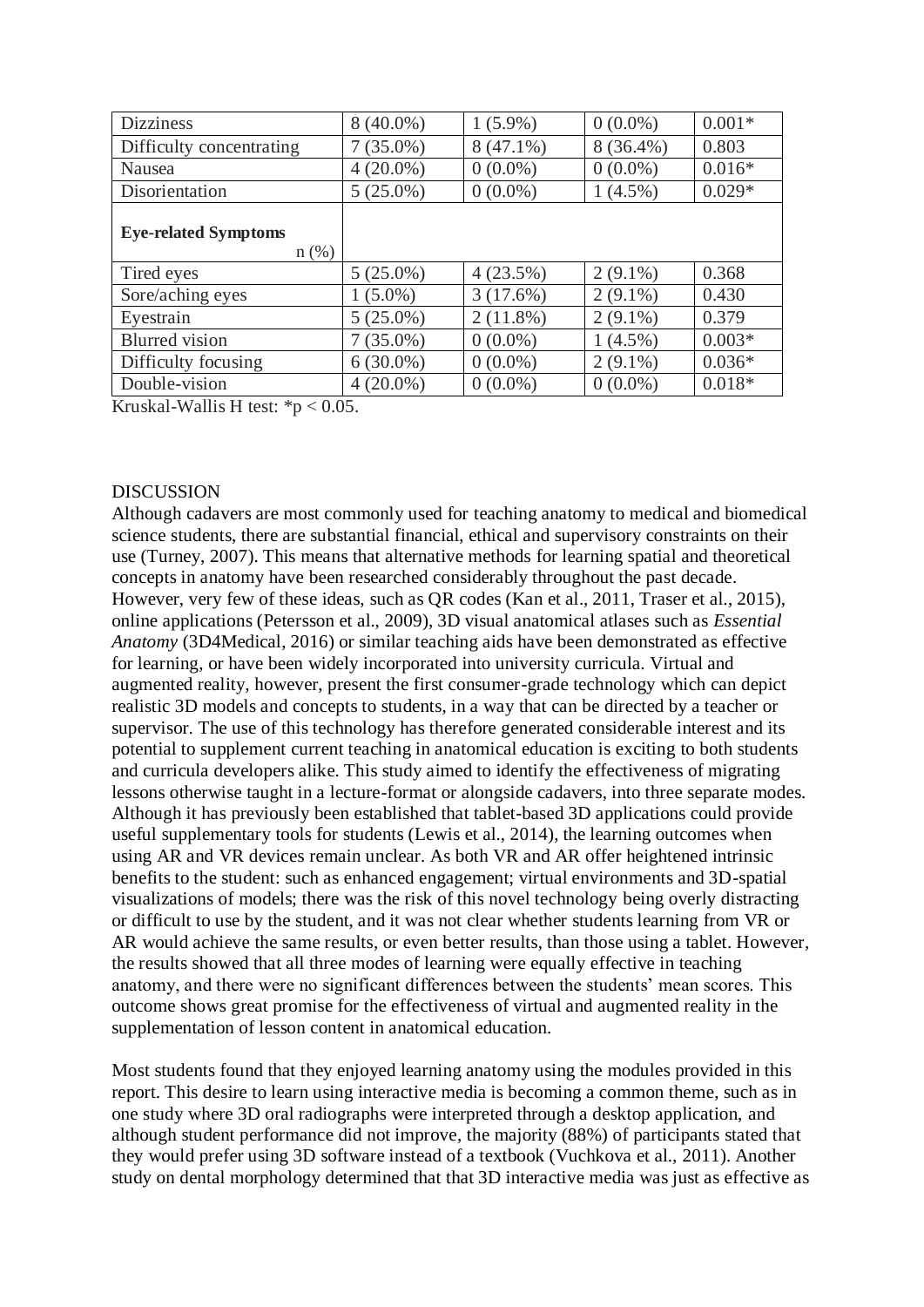the traditional course with classroom lectures (Maggio et al., 2012), although student results were not necessarily increased. Specific to anatomical education using 3D interactive software, studies by Hu and colleagues (2009) on laryngeal anatomy and Keedy and colleagues (2011) on hepatobiliary anatomy also observed no increase in test scores when compared to standard written instruction group and a majority of participants reported high satisfaction rates. Similar to these listed studies, the enhanced engagement, enjoyment and participation observed in the VR and AR groups did not necessarily result in increased test scores. Some possible explanations for this may be may be due to the "novelty effect" as this technology has only recently been made available for the general to purchase rarely used in education and there were several reports in the written feedback of participants perceiving VR technology as "cool". Participants reported having spent more time getting familiar with the technology rather than listening to the audio-stream and learning the structures of the skull. However, as students become more accustomed to these virtual devices and applications, their comprehension of the content within is likely to increase, and modern packaged applications utilizing AR showing promising results for student engagement and learning, such as the ARBOOK (Ferrer-Torregrosa et al., 2015) and HuMAR prototype applications (Jamali et al., 2015) and it will be interesting to see the influence on students if these types of applications are implemented in medical and biomedical programs.

#### **Adverse health effects**

A potential issue that can have an impact on the learning experience and assessment results when using virtual reality is cybersickness, which causes nausea, disorientation, discomfort, headache, fatigue, difficulty concentrating and problems with vision (Rebenitsch and Owen, 2016). It is believed that cybersickness is due to a sensory mismatch, which happens when the visual system tells the body that is moving while the vestibular system tells the body it is stationary (Howarth and Costello, 1997). There have been previous reports on symptoms associated with cybersickness exhibited when using virtual reality in past studies (Mosadeghi et al., 2016). In this study, participants in the VR groups experienced significantly more symptoms than those in AR and tablet groups. The general symptoms exhibited (general discomfort, headache, dizziness, nausea and disorientation) are consistent with the symptoms caused by cybersickness with the use of head-mounted displays (Rebenitsch and Owen, 2016). Both general discomfort and dizziness was observed in 40% of participants in the first study, which is of concern as experiencing these symptoms would have a great impact on the learning quality and therefore make the student less immersed in the lesson. One-third of VR group experienced blurred vision and difficulty concentrating, whereas double-vision was present in 21% of participants. The prevalence of these symptoms was significantly higher in VR group in comparison to AR and tablet groups. Based on student feedback across all three studies, dizziness was a frequent symptom mentioned in the comments. A relatively large portion of students reported "difficulty concentrating" across all three learning modes. Learning the large number of features and names of a new anatomical region all-at-once in an application may require processing demands that exceed the students'

cognitive capabilities. The cognitive load theory, developed by Sweller (1994), emphasizes the limitations of human working memory when exposed to different instructional designs. A person is only able to process three to five "chunks of information" at the same time, therefore anything that exceeds simple cognitive activities may overwhelm the working memory and one's cognitive resources (Cowan, 2010). This would suggest that a student who learns in a complex virtual environment may have a large working load, which would then have an impact on the learning outcomes, especially for novice learners who have not been exposed to the content beforehand (Kirschner et al., 2006). As such, when creating an instructional tool, limits of the working memory and cognitive processing may need to be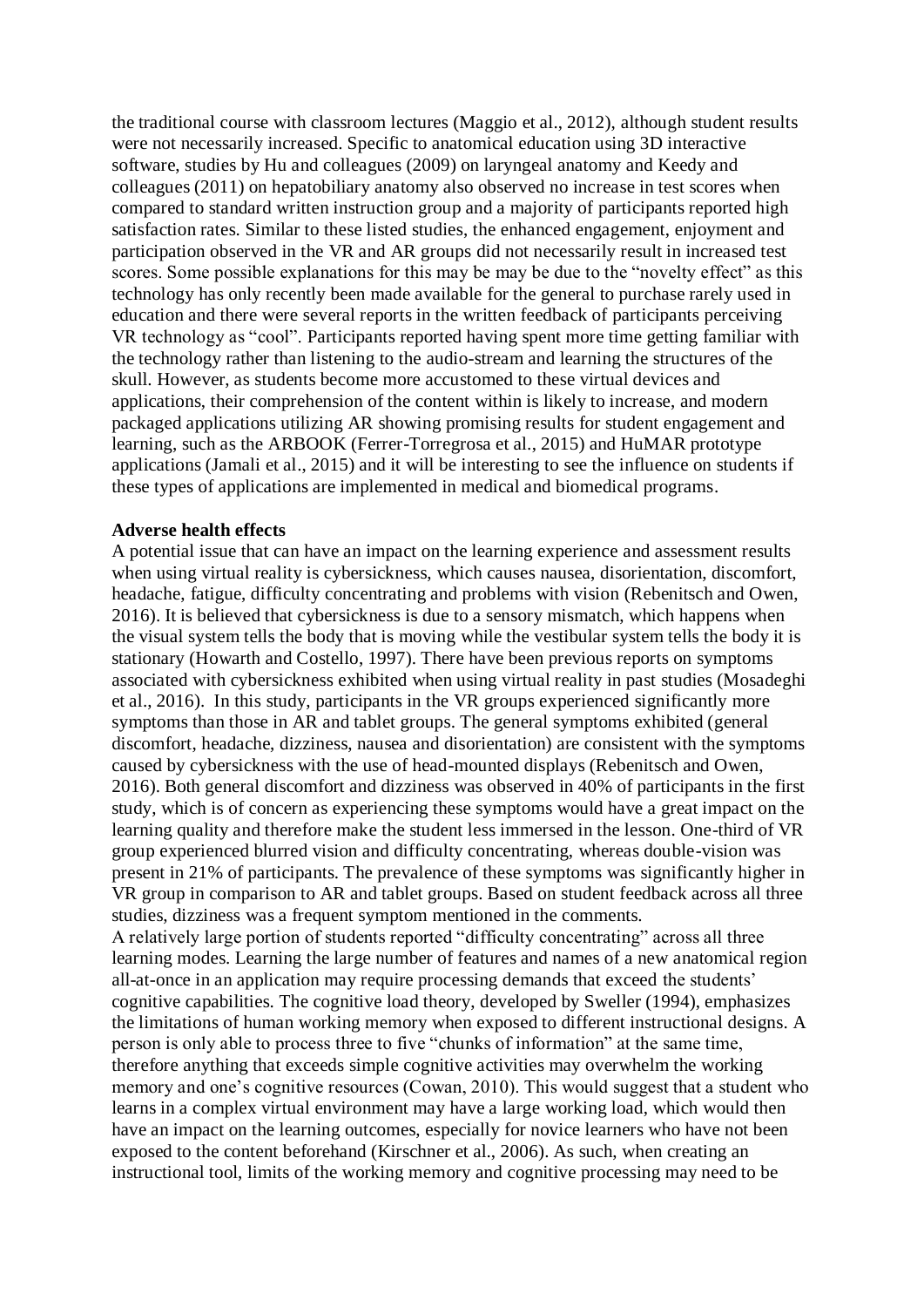taken into consideration (Mayer, 2009). Study material containing a lot of elements will require a greater capacity of working memory to process the information simultaneously. In contrast, when using study material that contains a low number of interactive elements, the working memory is not as strained and all information could be learned serial manner without overwhelming the student (Sweller et al., 1998).

## **Limitations and further studies**

This study was limited in its focus on the effectiveness of educating a relatively limited number of students studying introductory anatomy. A greater number of participants, from a wider cohort of students would further support the overall conclusions in this area. In particular, further interest would be in the influence of these teaching tools in educating medical graduates, or postgraduate students in more advanced anatomical concepts and features. This area of research would also benefit from further research into the adverse effects exhibited in this study, and potential methods that could be employed to minimize or reduce these in virtual and augmented anatomical education applications. Sample demographics may also have played a role in the study outcome, as it was determined that participants that had previously taken a course in anatomy received higher mean score in the anatomical test than those that had not. It is likely that people who have some degree of experience learning anatomy are more familiar with the terms and have a set system for learning structures, therefore leading to better results regardless of learning mode used. Finally, future studies could also provide benefit by identifying the optimal timeframe of lessons within VR and AR. This study utilized 10-minute sessions, however, it may be more comfortable for participants to spend longer or shorter periods within the virtual world, or even obtain a pre-exposure to the virtual environment for some time prior to the lessons. In order to provide optimal lessons, the differences in session lengths could be explored and refined to maximize learning.

## **CONCLUSION**

Although cadavers constitute the gold standard for teaching anatomy to medical and biomedical science students, previous benefits have also been reported through the use of tablet-based software. However, modern advances in consumer-grade technology has allowed the creation of immersive 3D environments using virtual and augmented reality. This article presents both VR and AR as effective teaching tools, where student learning is as successful as with tablet-based applications although educators should be cautious regarding the introduction of adverse effects, such as blurred-vision and disorientation with VR in particular. However, both VR and AR provide additional intrinsic benefits, such as increased student engagement, interactivity and enjoyment. This finding shows great promise for future applications utilizing VR and AR, which are expected to become unique and powerful learning tools within health sciences and medical curricula.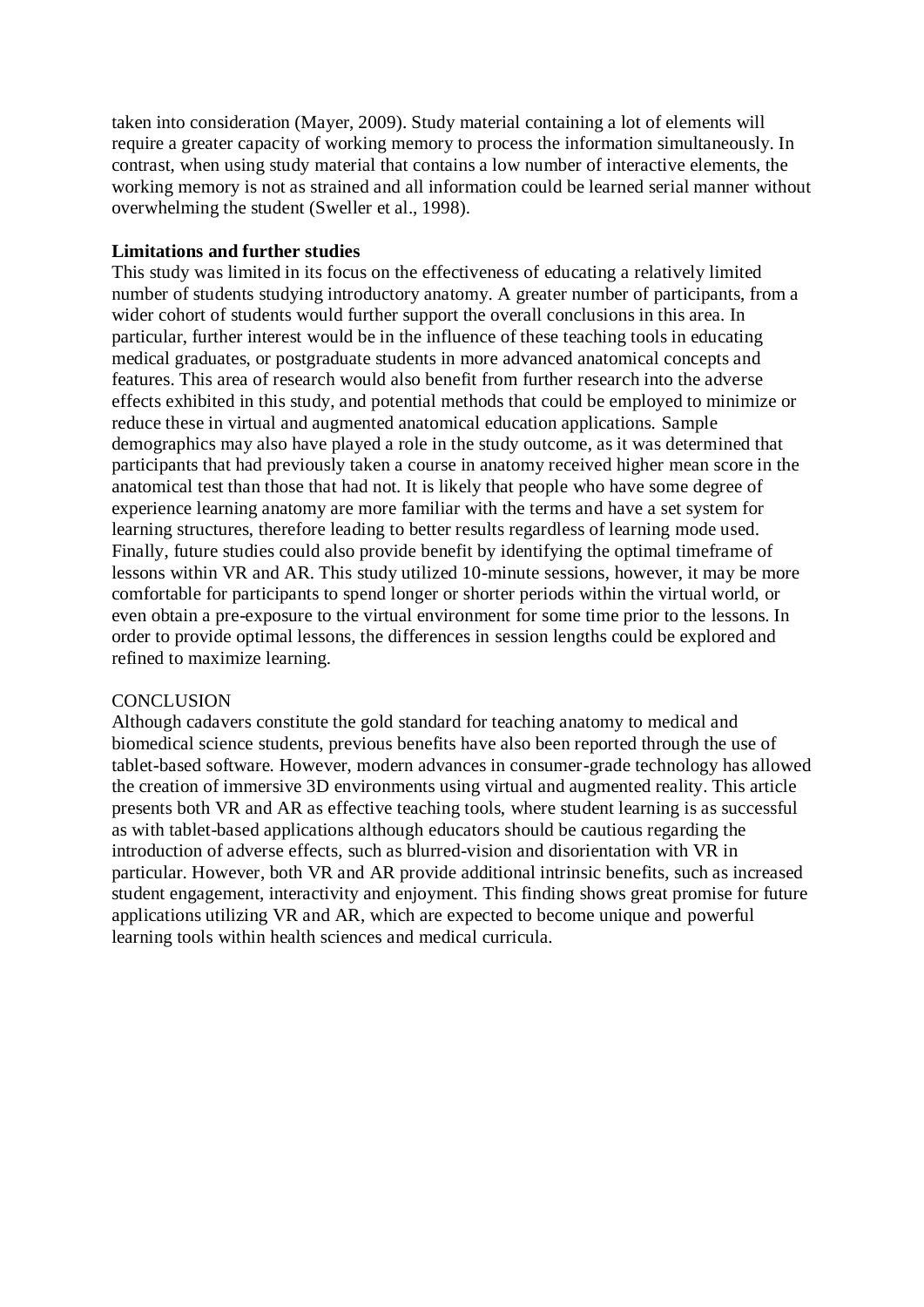## NOTES ON CONTRIBUTORS:

CHRISTIAN MORO, B.Sc., B.Ed., M.Bus., Ph.D., is an Assistant Professor and the Scientist and Scholar Theme Lead for the Medical Program at Bond University, Gold Coast, Australia. Christian teaches both medical and biomedical sciences, and his laboratory research interests include the physiology associated with diseases of the urinary bladder, while his medical education research focusses on the implementation of novel technological tools to enhance student learning, participation and interaction.

ZANE ŠTROMBERGA B.BiomSci. (Hon.) is a graduate (Ph.D.) student in Physiology and Pharmacology in the Faculty of Health Sciences and Medicine at Bond University, Gold Coast, Queensland, Australia. Her research interests involve urological functional studies and medical education.

ATHANASIOS RAIKOS, M.D., M.Clin.Educ., Ph.D., is an Assistant Professor of anatomy and the Year 2 Lead for the Faculty of Health Sciences and Medicine at Bond University, Gold Coast, Queensland, Australia. He teaches anatomy, histology, and embryology to medical and biomedical students and his research interest is in virtual and augmented reality technologies and their usefulness in medical and allied health education.

ALLAN STIRLING, M.B.Ch.B., M.R.C.S., M.Clin.Educ., is an Associate Professor of anatomy and histology and the Anatomy Lead for the Faculty of Health Sciences and Medicine at Bond University, Gold Coast, Queensland, Australia. Allan teaches clinical anatomy to medical and undergraduate science students and is passionate about using technology in his teaching to stimulate curiosity in his learners.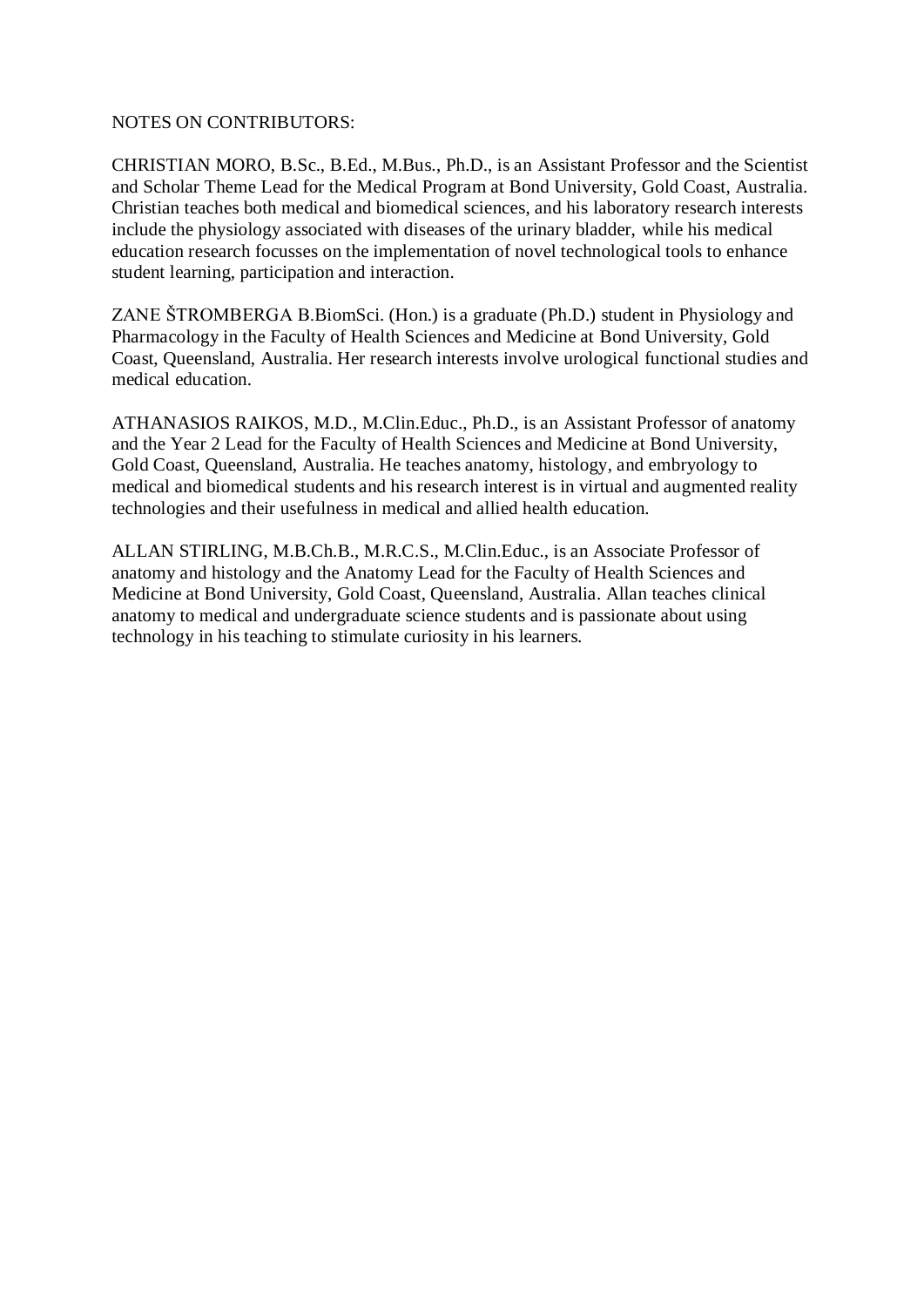## LITERATURE CITED:

3D4Medical. 2016. Essential Anatomy 5. iPad, iPhone, iPod touch versions of anatomy apps. Version 5.03. San Diego, CA: 3D4Medical.com, LLC. Size 844 MB.

Ames SL, Wolffsohn JS, McBrien NA. 2005. The development of a symptom questionnaire for assessing virtual reality viewing using a head-mounted display. Optom Vis Sci 82:168– 176.

Azer SA, Azer S. 2016. 3D anatomy models and impact on learning: A review of the quality of the literature. Health Prof Educ 2:80–98.

Azuma R, Baillot Y, Behringer R, Feiner S, Julier S, MacIntyre B. 2001. Recent advances in augmented reality. IEEE Comput Graph Appl 21:34–47.

Azuma RT. 1997. A survey of augmented reality. Presence Teleoperat Virt Environ 6:355– 385.

Barfield W (Editor). 2015. Fundamentals of Wearable Computers and Augmented Reality. 2 nd Ed. Boca Raton, FL: CRC Press. 739 p.

Battulga B, Konishi T, Tamura Y, Moriguchi H. 2012. The effectiveness of an interactive 3 dimensional computer graphics model for medical education. Interact J Med Res 1:e2.

Brewer DN, Wilson TD, Eagleson R, de Ribaupierre S. 2012. Evaluation of neuroanatomical training using a 3D visual reality model. Stud Health Technol Inform 173:85–91.

Chen CJ. 2006. The design, development and evaluation of a virtual reality based learning environment. Australas J Educ Tech 22:39–63.

Chittaro L, Ranon R. 2007. Web3D technologies in learning, education and training: Motivations, issues, opportunities. Comput Educ 49:3–18.

Codd AM, Choudhury B. 2011. Virtual reality anatomy: is it comparable with traditional methods in the teaching of human forearm musculoskeletal anatomy? Anat Sci Educ 4:119– 125.

Cowan N. 2010. The magical mystery four: How is working memory capacity limited, and why? Curr Dir Psychol Sci 19:51–57.

Craig S, Tait N, Boers D, McAndrew D. 2010. Review of anatomy education in Australian and New Zealand medical schools. ANZ J Surg 80:212–216.

Dalgarno B, Hedberg J, Harper B. 2002. The contribution of 3D environments to conceptual understanding. In: Proceedings of the 19th Annual Conference of the Australasian Society for Computers in Learning in Tertiary Education (ASCILITE 2002): Winds of Change in the Sea of Learning Auckland; New Zealand, 2002 December 8-11. Volume 1, p 149–158. Australasian Society for Computers in Learning in Tertiary Education: Figtree, NSW, Australia.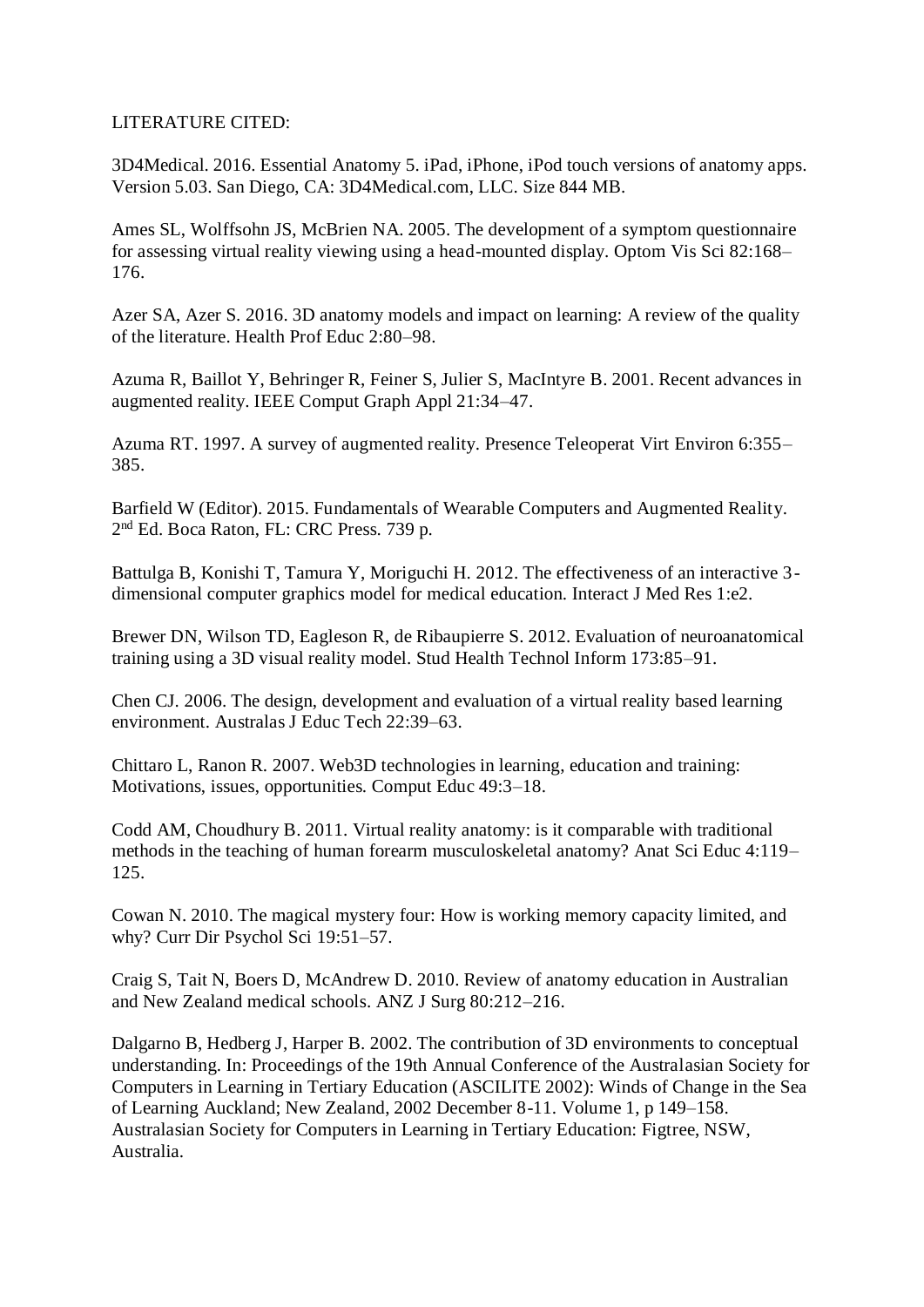Delello JA, McWhorter RR, Camp KM. 2015. Integrating augmented reality in higher education: A multidisciplinary study of student perceptions. J Educ Multimedia Hypermedia 24:209–233.

Dey EL, Burn HE, Gerdes D. 2009. Bringing the classroom to the web: Effects of using new technologies to capture and deliver lectures. Res High Educ 50:377–393.

Drake RL, Lowrie DJ Jr., Prewitt CM. 2002. Survey of gross anatomy, microscopic anatomy, neuroscience, and embryology courses in medical school curricula in the United States. Anat Rec 269:118–122.

Drake RL, McBride JM, Lachman N, Pawlina W. 2009. Medical education in the anatomical sciences: The winds of change continue to blow. Anat Sci Educ 2:253–259.

Drake RL, McBride JM, Pawlina W. 2014. An update on the status of anatomical sciences education in United States medical schools. Anat Sci Educ 7:321–325.

Ellaway R. 2010. eMedical teacher. Med Teach 32:791–793.

Estai M, Bunt S. 2016. Best teaching practices in anatomy education: A critical review. Ann Anat 208:151–157.

Evans DJ. 2011. Using embryology screencasts: A useful addition to the student learning experience? Anat Sci Educ 4:57–63.

Farahani N, Post R, Duboy J, Ahmed I, Kolowitz BJ, Krinchai T, Monaco SE, Fine JL, Hartman DJ, Pantanowitz L. 2016. Exploring virtual reality technology and the oculus rift for the examination of digital pathology slides. J Pathol Inform 7:22–22.

Ferrer-Torregrosa J, Torralba J, Jimenez MA, Garcia S, Barcia JM. 2015. ARBOOK: Development and assessment of a tool based on augmented reality for anatomy. J Sci Educ Tech 24:119–124.

Foo JL, Martinez-Escobar M, Juhnke B, Cassidy K, Hisley K, Lobe T, Winer E. 2013. Evaluating mental workload of two-dimensional and three-dimensional visualization for anatomical structure localization. J Laparoendosc Adv Surg Tech A 23:65–70.

Garrison DR, Akyol Z. 2009. Role of instructional technology in the transformation of higher education. J Comput High Educ 21:19–30.

Goh PS. 2016. eLearning or technology enhanced learning in medical education—Hope, not hype. Med Teach 38:957–958.

Goodyear P, Retalis S (Editors). 2010. Technology-Enhanced Learning. 1<sup>st</sup> Ed. Rotterdam, The Netherlands: Sense Publishers. 330 p.

Green KR, Pinder-Grover T, Millunchick JM. 2012. Impact of screencast technology: connecting the perception of usefulness and the reality of performance. J Eng Educ 101:717– 737.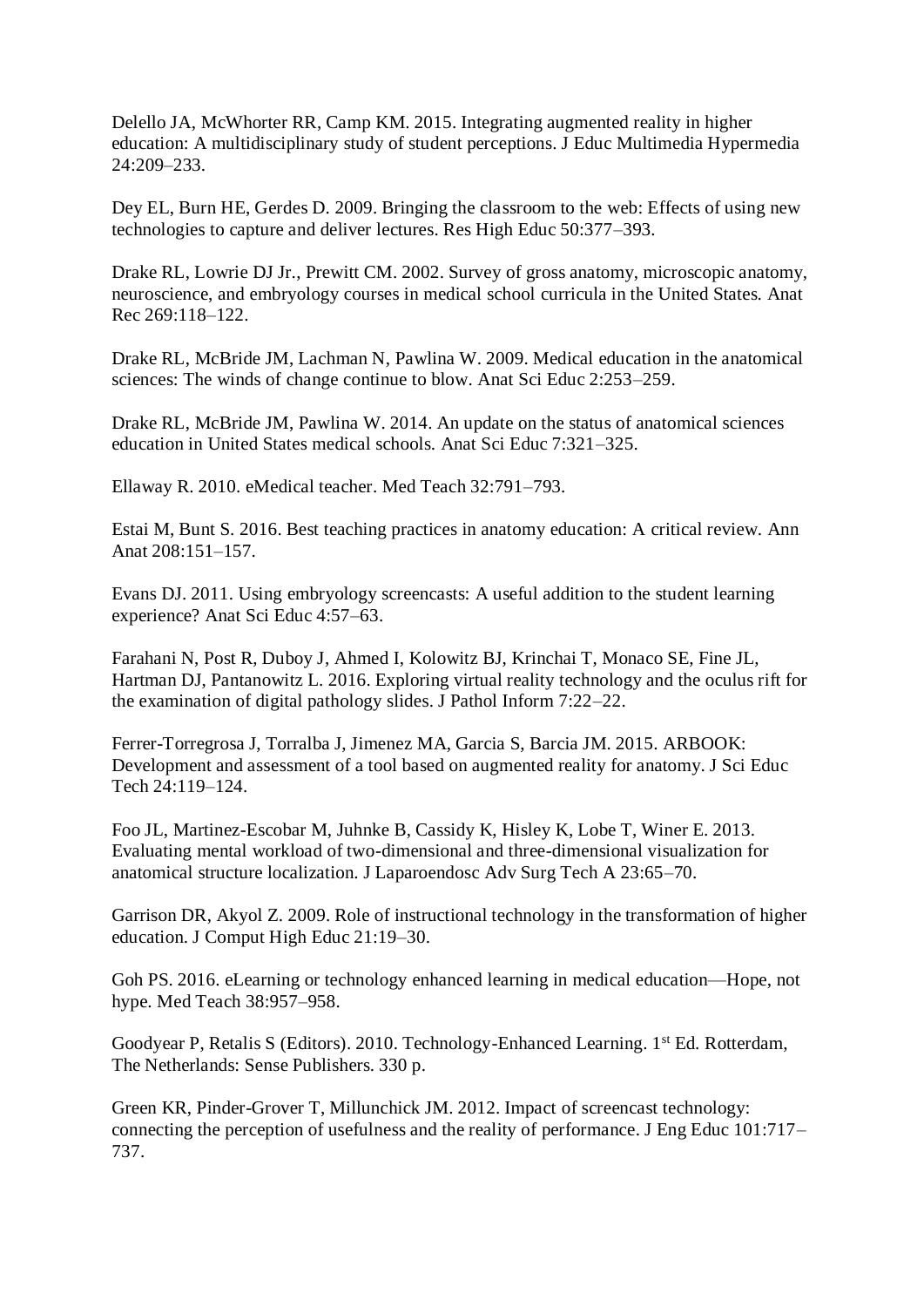Howarth PA, Costello PJ. 1997. The occurrence of virtual simulation sickness symptoms when an HMD was used as a personal viewing system. Displays 18:107–116.

Hu A, Wilson T, Ladak H, Haase P, Doyle P, Fung K. 2010. Evaluation of a threedimensional educational computer model of the larynx: voicing a new direction. J Otolaryngol Head Neck Surg 39:315–322.

Hu A, Wilson T, Ladak H, Haase P, Fung K. 2009. Three-dimensional educational computer model of the larynx: Voicing a new direction. Arch Otolaryngol Head Neck Surg 135:677– 681.

Huang H-M, Rauch U, Liaw S-S. 2010. Investigating learners' attitudes toward virtual reality learning environments: Based on a constructivist approach. Comput Educ 55:1171–1182.

Jamali SS, Shiratuddin MF, Wong KW, Oskam CL. 2015. Utilising mobile-augmented reality for learning human anatomy. Procedia Soc Behav Sci 197:659–668.

Johnson EO, Charchanti AV, Troupis TG. 2012. Modernization of an anatomy class: From conceptualization to implementation. A case for integrated multimodal–multidisciplinary teaching. Anat Sci Educ 5:354–366.

Kamphuis C, Barsom E, Schijven M, Christoph N. 2014. Augmented reality in medical education? Perspect Med Educ 3:300–311.

Kan T-W, Teng C-H, Chen MY. 2011. QR code based augmented reality applications. In: Furht B (Editor). Handbook of Augmented Reality. 1st Ed. New York, NY: Springer Science+Business Media, LCC. p 339–354.

Keedy AW, Durack JC, Sandhu P, Chen EM, O'Sullivan PS, Breiman RS. 2011. Comparison of traditional methods with 3D computer models in the instruction of hepatobiliary anatomy. Anat Sci Educ 4:84–91.

Kersten-Oertel M, Jannin P, Collins DL. 2013. The state of the art of visualization in mixed reality image guided surgery. Comput Med Imaging Graph 37:98–112.

Kirner C, Cerqueira CS, Kirner TG. 2012. Using augmented reality artifacts in education and cognitive rehabilitation. In: Eichenberg C (Editor). Virtual Reality in Psychological, Medical and Pedagogical Applications. 1st Ed. Rijeka, Croatia: InTech d.o.o. p 247–270.

Kirschner PA, Sweller J, Clark RE. 2006. Why minimal guidance during instruction does not work: An analysis of the failure of constructivist, discovery, problem-based, experiential, and inquiry-based teaching. Educ Psychol 41:75–86.

Küçük S, Kapakin S, Göktaş Y. 2016. Learning anatomy via mobile augmented reality: Effects on achievement and cognitive load . Anat Sci Educ 9:411–421.

Lee EA-L, Wong KW. 2008. A review of using virtual reality for learning. In: Pan Z, Cheok AD, Müller W (Editors). Transactions on Edutainment I. 1<sup>st</sup> Ed. Berlin, Germany: Springer-Verlag. p 231–241.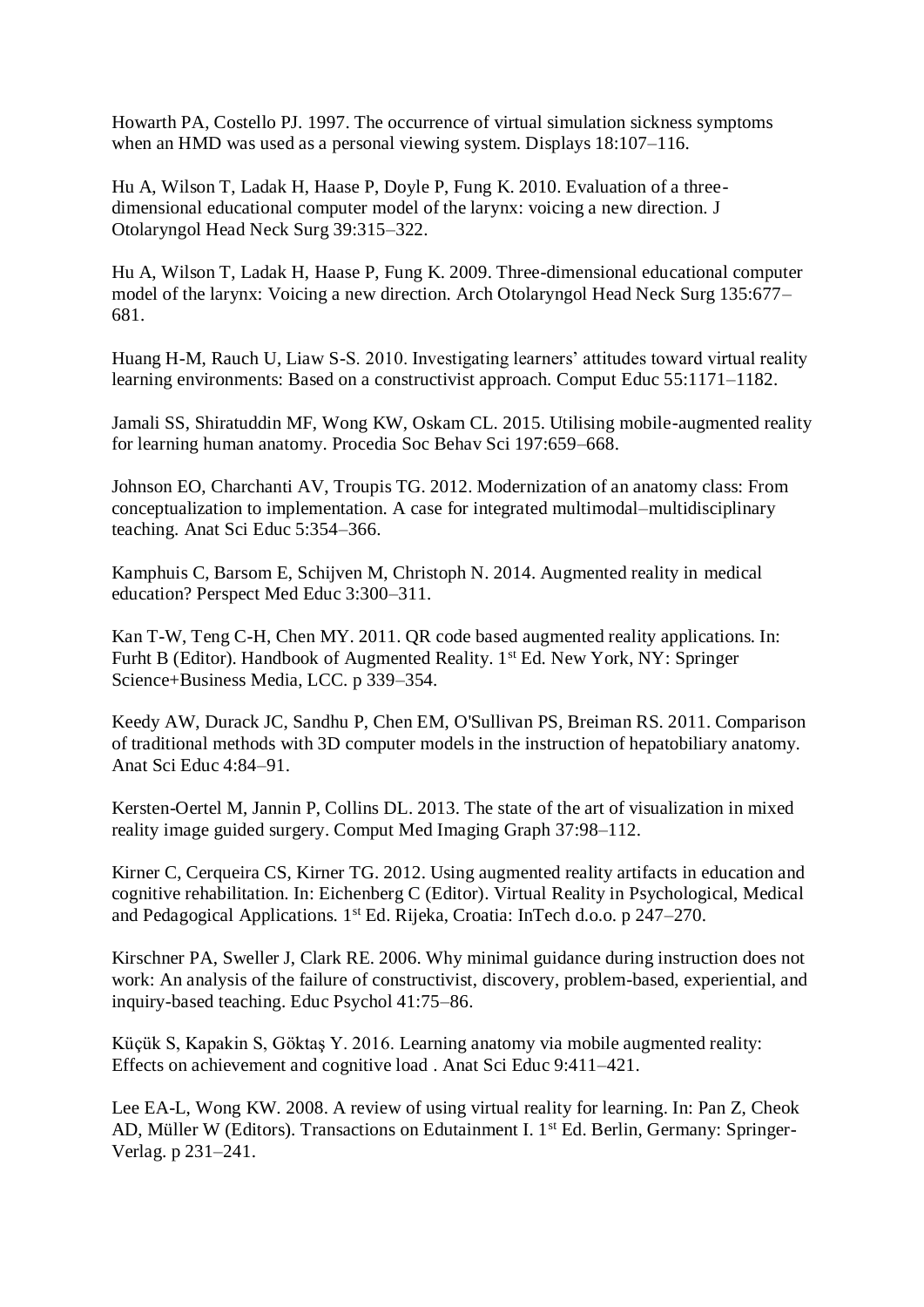Lee MJ, Pradhan S, Dalgamo B. 2008. The effectiveness of screencasts and cognitive tools as scaffolding for novice object-oriented programmers. J Inform Tech Educ 7:61–80.

Lewis TL, Burnett B, Tunstall RG, Abrahams PH. 2014. Complementing anatomy education using three-dimensional anatomy mobile software applications on tablet computers. Clin Anat 27:313–320.

Liesefeld HR, Fu X, Zimmer HD. 2015. Fast and careless or careful and slow? Apparent holistic processing in mental rotation is explained by speed-accuracy trade-offs. J Exp Psychol Learn Mem Cognit 41:1140–1151.

Linn MC, Petersen AC. 1985. Emergence and characterization of sex differences in spatial ability: A meta-analysis. Child Dev 56:1479–1498.

Liu M, Su S, Liu S, Harron J, Fickert C, Sherman B. 2016. Exploring 3D immersive and interactive technology for designing educational learning experiences. In: Neto FMM, de Souza R, Gomes AS (Editors). Handbook of Research on 3-D Virtual Environments and Hypermedia for Ubiquitous Learning. 1st Ed. Hershey, PA: IGI Global. p 243–261.

Maggio MP, Hariton-Gross K, Gluch J. 2012. The use of independent, interactive media for education in dental morphology. J Dent Educ 76:1497–1511.

Marsh KR, Giffin BF, Lowrie DJ Jr. 2008. Medical student retention of embryonic development: Impact of the dimensions added by multimedia tutorials. Anat Sci Educ 1:252– 257.

Mayer RE. 2009. Multimedia Learning. 2nd Ed. New York, NY: Cambridge University Press. 318 p.

Messier E, Wilcox J, Dawson-Elli A, Diaz G, Linte CA. 2016. An interactive 3D virtual anatomy puzzle for learning and simulation - Initial demonstration and evaluation. Stud Health Technol Inform 220:233–240.

Miller, M. 2016. Use of computer-aided holographic models improves performance in a cadaver dissection-based course in gross anatomy. Clin Anat. 29:917–924

Molnar A. 2016. Content type and perceived multimedia quality in mobile learning. Multimed Tools Appl (in press; doi: 10.1007/s11042-016-4062-2).

Mosadeghi S, Reid WM, Martinez B, Rosen TB, Spiegel BM. 2016. Feasibility of an immersive virtual reality intervention for hospitalized patients: An observational cohort study. JMIR Ment Health 3:e28.

Murgitroyd E, Madurska M, Gonzalez J, Watson A. 2015. 3D digital anatomy modelling - Practical or pretty? Surgeon 13:177–180.

Moro C, McLean M. 2017. Supporting Students' Transition to University and Problem-Based Learning. Med Sci Ed pp1-9. doi:10.1007/s40670-017-0384-6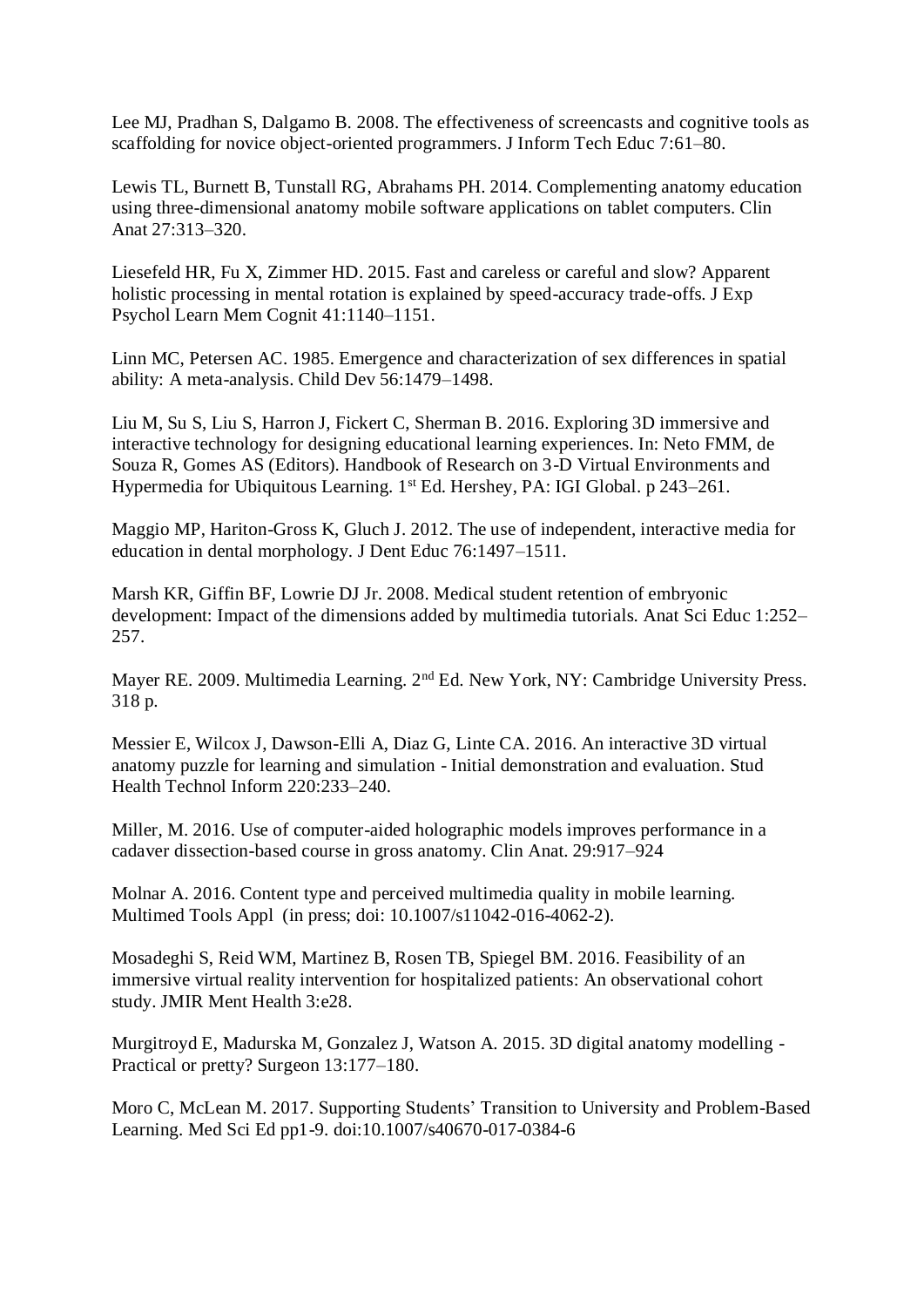Nicholson DT, Chalk C, Funnell WR, Daniel SJ. 2006. Can virtual reality improve anatomy education? A randomized controlled study of a computer-generated three-dimensional anatomical ear model. Med Educ 40:1081–1087.

Nicholson DT, Chalk C, Funnell WR, Daniel SJ. 2008. The evidence for virtual reality. Med Educ 42:224.

Norrby M, Grebner C, Eriksson J, Bostrom J. 2015. Molecular rift: Virtual reality for drug designers. J Chem Inform Model 55:2475–2484.

Papa V, Vaccarezza M. 2013. Teaching anatomy in the XXI century: New aspects and pitfalls. Sci World J 2013:310348.

Peterson DC, Mlynarczyk GS. 2016. Analysis of traditional versus three-dimensional augmented curriculum on anatomical learning outcome measures. Anat Sci Educ 9:529–536.

Petersson H, Sinkvist D, Wang C, Smedby Ö. 2009. Web-based interactive 3D visualization as a tool for improved anatomy learning. Anat Sci Educ 2:61–68.

Pickering JD. 2015. Anatomy drawing screencasts: Enabling flexible learning for medical students. Anat Sci Educ 8:249–257.

Rebenitsch L, Owen C. 2016. Review on cybersickness in applications and visual displays. Virtual Reality 20:101–125.

Rizzo A, Hartholt A, Grimani M, Leeds A, Liewer M. 2014. Virtual reality exposure therapy for combat-related posttraumatic stress disorder. Computer 47:31–37.

Scalise K, Timms M, Moorjani A, Clark L, Holtermann K, Irvin PS. 2011. Student learning in science simulations: Design features that promote learning gains. J Res Sci Teach 48:1050–1078.

Sheikh AH, Barry DS, Gutierrez H, Cryan JF, O'Keeffe GW. 2016. Cadaveric anatomy in the future of medical education: What is the surgeons view? Anat Sci Educ 9:203–208.

Singh R, Shane Tubbs R, Gupta K, Singh M, Jones DG, Kumar R. 2015. Is the decline of human anatomy hazardous to medical education/profession?--A review. Surg Radiol Anat 37:1257–1265.

Snelling J, Sahai A, Ellis H. 2003. Attitudes of medical and dental students to dissection. Clin Anat 16:165–172.

Sweller J. 1994. Cognitive load theory, learning difficulty, and instructional design. Learn Instruct 4:295–312.

Sweller J, Van Merrienboer JJ, Paas FG. 1998. Cognitive architecture and instructional design. Educ Psychol Rev 10:251–296.